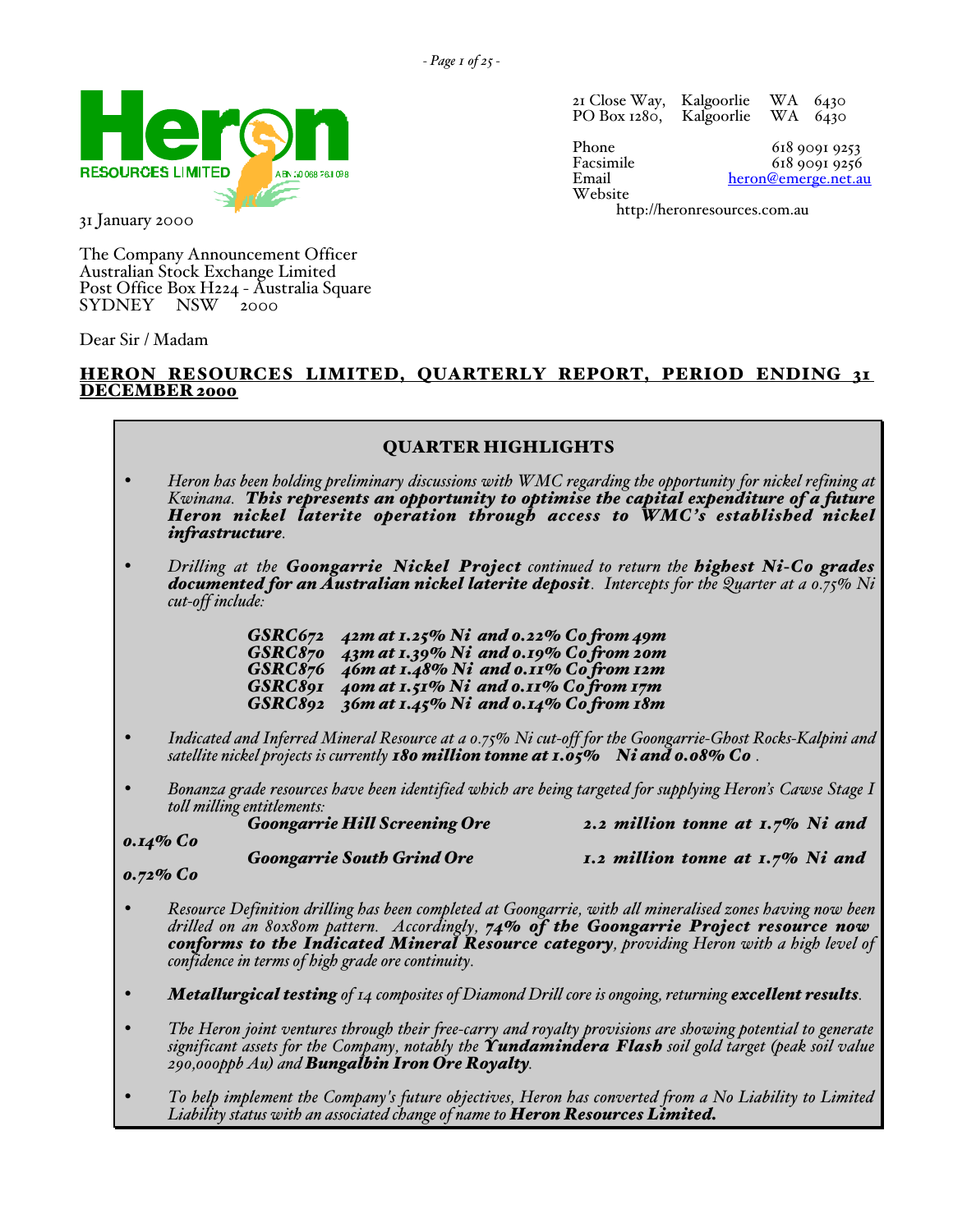# 1. SUMMARY

### Cawse Stage II Bankable Feasibility Study

As at 31 December 2000, the total undiluted **Inferred and Indicated Mineral Resource** at a 0.75% Ni cut-off is  $180$  million tonne at  $1.05\%$  Ni and  $0.08\%$  Co.

Heron's total Inferred and Indicated Mineral Resource above a  $0.5\%$  Ni cut-off is 406 million tonne at 0.8% Ni and 0.06% Co. Substantial additional resource potential exists on tenements awaiting grant.

- Work by Heron continues to be focussed on advancing Heron's contribution to the Cawse Stage II BFS:
	- Reverse Circulation drilling for the Quarter amounted to 239 holes drilled at the Goongarrie, Scotia Dam and Siberia Prospects for an advance of 7,650 metres. Total project drilling is now 50,831m.
	- Metallurgical testing of 14 composites of Diamond Drill core is ongoing with excellent results to date (Siliceous Ore 29%-84% upgrade and 204-305 kg/t acid consumption, Limonite Ore 0-48% upgrade and 204-343kg/t acid consumption).
	- Flora, fauna, ethnographic and archaeological surveys have been completed.
	- Hydrological monitoring bores were established and baseline observations in progress.

# Non-nickel Joint Ventures

• Three Joint Venture Heads of Agreement have been progressed during the Quarter. Heron has in operation or has offers on the table involving some 21 Joint Ventures and alliances.

At Yundamindera Flash Gold Prospect, joint venture partner Gutnick Resources identified two significant N-S soil gold anomalies each over a 5km strike. The anomaly is an extension to the historic Gardners Find workings, where previous Heron sampling yielded gold values to 6.4g/t. The soil gold anomaly is defined by a threshold value of 15ppb against a background of <4ppb, with peak values to 114ppb in an area of intense surface disturbance through metal detecting. A follow up program indicated near surface gold development, with peak gold values including 290,000ppb (290g/t) and 3,970ppb (3.97g/t).

- During the Quarter, Joint Venture partners have completed:
	- 50 Aircore drill holes at Karonie South.
	- 1,226 Auger soil samples at Binduli East.
	- 136 RAB drill holes completed for 4,175m, producing 1,044 samples for assay at Edjudina.
	- 375 Vacuum Auger soils at Scotia Kanowna.
	- Approximately 1,500 Auger and surface soil samples at Pinjin.
	- 536m of RAB and 110m of Aircore drilling at Menzies East.

### Corporate

- In terms of asset optimisation and shareholder returns, Heron has during the December 2000 Quarter:
	- Continued discussions with WMC and other parties interested in developing nickel laterite assets.
	- Continued to farm out non-nickel projects, with Joint Ventures structured such that Heron is free carried to a Decision to Mine, and in most cases retain the nickel rights.
- Heron has had several approaches involving new and innovative commercial opportunities for its nickel laterite projects, which are a result of an increasing technical confidence in nickel laterites.
- Following Anaconda Nickel Limited withdrawing from its option to purchase a controlling share holding in Centaur Mining and Exploration Limited, Stephen Dennis from Anaconda has resigned as Centaur's Nominee Director of Heron, and Peter Lee has been re-appointed to Heron's Board.

Anaconda has lodged caveats over Heron's Strategic Alliance tenements, presumably pursuant to Anaconda and Centaur agreements. It is felt that Anaconda has no caveatable interest in the Heron tenements.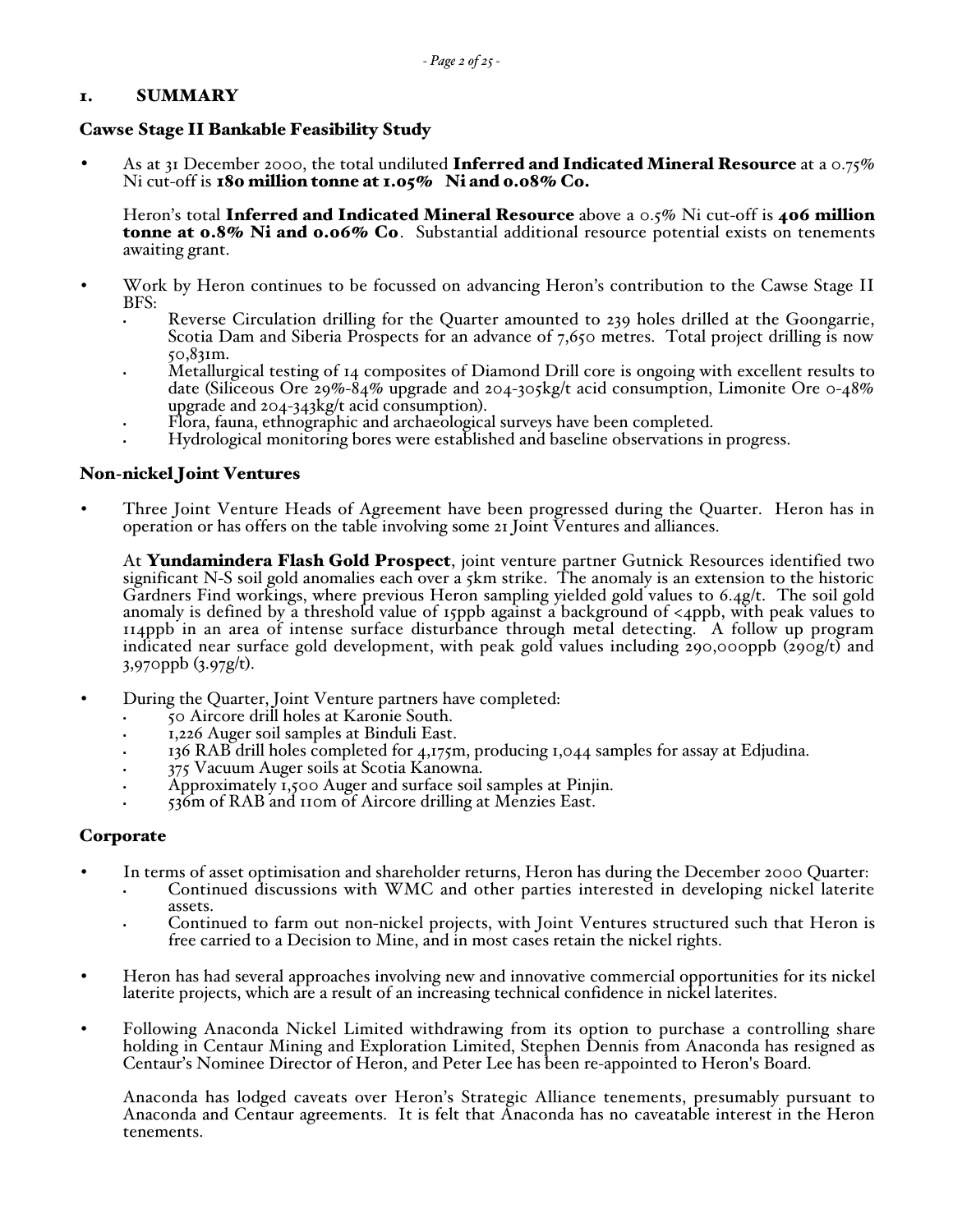## Resource Statement

On the basis of Heron 20x20m and 80x80m Resource Definition drilling, and 400m x 40-80m reconnaissance drilling, outcrop exposures, costeans and aeromagnetic interpretation, and assuming an in situ bulk density of 1.6 for predominant Limonite Ore and 2.0 for predominant Siliceous Ore, Heron's total Inferred and Indicated Mineral Resource inventory at a 0.75% Ni cut-off is:

|                                                                     |                 |      | Table I       |       |                                           |                                  |                           |                                        |
|---------------------------------------------------------------------|-----------------|------|---------------|-------|-------------------------------------------|----------------------------------|---------------------------|----------------------------------------|
|                                                                     |                 |      |               |       | <b>HERON RESOURCES NL NICKEL PROJECTS</b> |                                  |                           |                                        |
| Inferred And Indicated Mineral Resource Inventory, 0.75% Ni Cut-Off |                 |      |               |       |                                           |                                  |                           |                                        |
| Project                                                             | Pit             | SG   | <b>Strike</b> | Width | <b>Tonne</b>                              | Ni                               | Co                        | Ni <sub>4</sub> Co                     |
|                                                                     |                 |      | km            | km    | <b>Million</b>                            | $\overline{\mathcal{O}_{\!\!O}}$ | $\overline{\mathbf{v}}_0$ | $\overline{\mathcal{O}_{\mathcal{O}}}$ |
| Goongarrie Hill                                                     | GNI             | 2.00 | 5.80          | 0.20  | 17.7                                      | I.08                             | 0.058                     | 1.31                                   |
| Goongarrie South                                                    | GN <sub>2</sub> | 1.60 | 7.00          | 0.30  | 62.4                                      | 1.08                             | 0.098                     | 1.47                                   |
| Scotia Dam                                                          | GN <sub>3</sub> | 1.60 | 2.40          | 0.30  | 6.2                                       | I.07                             | 0.113                     | 1.52                                   |
| Siberia                                                             | SBI             | I.6  | 1.60          | 0.24  | 4.3                                       | I.04                             | 0.075                     | I.60                                   |
| Goongarrie                                                          |                 |      |               |       | 90.5                                      | 1.08                             | 0.090                     | 1.44                                   |
|                                                                     |                 |      |               |       |                                           |                                  |                           |                                        |
| <b>Ghost Rocks</b>                                                  | GR1             | 2.00 | 3.00          | 0.08  | 5.8                                       | 0.9I                             | 0.I2O                     | 1.39                                   |
| <b>Ghost Rocks</b>                                                  | GR2             | 2.00 | 4.50          | 1.00  | 12.3                                      | I.O <sub>2</sub>                 | 0.060                     | I.26                                   |
| <b>Ghost Rocks</b>                                                  |                 |      |               |       | <b>18.0</b>                               | 0.98                             | 0.079                     | 1.30                                   |
|                                                                     |                 |      |               |       |                                           |                                  |                           |                                        |
| Acra North                                                          | KА1             | 1.60 | 5.20          | 0.20  | 8.5                                       | I.04                             | 0.063                     | 1.29                                   |
| <b>Acra North</b>                                                   | KA2             | 1.60 | 3.60          | 0.16  | 2.3                                       | I.03                             | 0.086                     | 1.37                                   |
| Wellington East                                                     | KA3             | 2.00 | 2.00          | 0.16  | 3.9                                       | I.04                             | 0.078                     | 1.35                                   |
| Wellington East                                                     | KA4             | 2.00 | 3.20          | 0.20  | 8 <sub>l</sub>                            | 1.17                             | 0.069                     | 1.45                                   |
| <b>Wellington East</b>                                              | KA5             | 1.60 | 1.70          | 0.24  | I.4                                       | 1.23                             | 0.102                     | 1.63                                   |
| <b>Wellington East</b>                                              | KA6             | 1.60 | 5.00          | 0.24  | 9.8                                       | I.04                             | 0.070                     | 1.32                                   |
| <b>Wellington East</b>                                              | KA7             | 0.00 | 0.40          | 0.16  |                                           |                                  |                           |                                        |
| Wellington East                                                     | KA8             | 1.60 | 2.50          | 0.48  | 5.0                                       | 0.96                             | 0.086                     | 1.31                                   |
| Wellington Fold                                                     | KA9             | 1.60 | 2.50          | 0.20  | $\overline{1.3}$                          | 0.85                             | 0.075                     | 1.15                                   |
| Wellington North                                                    | KA10            | 1.60 | 1.00          | 0.16  | $\overline{1.4}$                          | 0.87                             | 0.054                     | 1.09                                   |
| Kalpini                                                             |                 |      |               |       | 41.6                                      | $\overline{1.05}$                | 0.073                     | 1.34                                   |
|                                                                     |                 |      |               |       |                                           |                                  |                           |                                        |
| <b>STRATEGIC ALLIANCE</b>                                           |                 |      |               |       | 150.2                                     | <b>1.06</b>                      | 0.084                     | I.39                                   |
|                                                                     |                 |      |               |       |                                           |                                  |                           |                                        |
| Binti Binti                                                         | BBI             | 1.60 | 2.40          | 0.16  | 2.8                                       | 0.9I                             | 0.092                     | 1.28                                   |
| Acra                                                                | AC1             | 1.60 | 1.00          | 0.20  |                                           |                                  |                           |                                        |
| Wyo Well                                                            | WW1             | 1.60 | 2.40          | 0.16  | O.7                                       | 0.83                             | 0.040                     | 0.99                                   |
| <b>Gindalbie East</b>                                               |                 |      |               |       | 4.1                                       | 0.88                             | 0.077                     | <b>I.I8</b>                            |
|                                                                     |                 |      |               |       |                                           |                                  |                           |                                        |
| Lake Rebecca                                                        | LR1             | 1.60 | 2.20          | 0.30  | II.6                                      | 1.15                             | 0.078                     | 1.46                                   |
| Lake Rebecca                                                        | LR2             | 1.60 | I.I           | 0.15  | 2.I                                       | I.03                             | 0.03I                     | 1.16                                   |
| <b>Lake Rebecca</b>                                                 |                 |      |               |       | 13.6                                      | 1.13                             | 0.07I                     | 1.41                                   |
|                                                                     |                 |      |               |       |                                           |                                  |                           |                                        |
| <b>Boyce Creek</b>                                                  | YE1             | 1.60 | 1.00          | 0.20  | 6.4                                       | 0.93                             | 0.087                     | I.27                                   |
| Lady Byron                                                          | YE2             | 1.60 | 0.60          | 0.20  | 2.8                                       | 1.11                             | 0.048                     | 1.30                                   |
| Aubils                                                              | YE3             | 1.60 | 0.8           | 0.2   | 2.9                                       | 0.99                             | 0.096                     | 1.37                                   |
| Yerilla                                                             |                 |      |               |       | <b>I2.I</b>                               | 0.99                             | 0.080                     | 1.30                                   |
|                                                                     |                 |      |               |       |                                           |                                  |                           |                                        |
| <b>NON STRATEGIC</b><br><i><b>ALLIANCE</b></i>                      |                 |      |               |       | 29.8                                      | I.04                             | 0.076                     | 1.34                                   |
|                                                                     |                 |      |               |       | 180.I                                     | $\overline{I.05}$                | 0.082                     | 1.38                                   |

Despite the high level of in-fill drilling and reduction of SG, the original 400x80m resource estimates have generally held up well, suggesting robust ore deposits.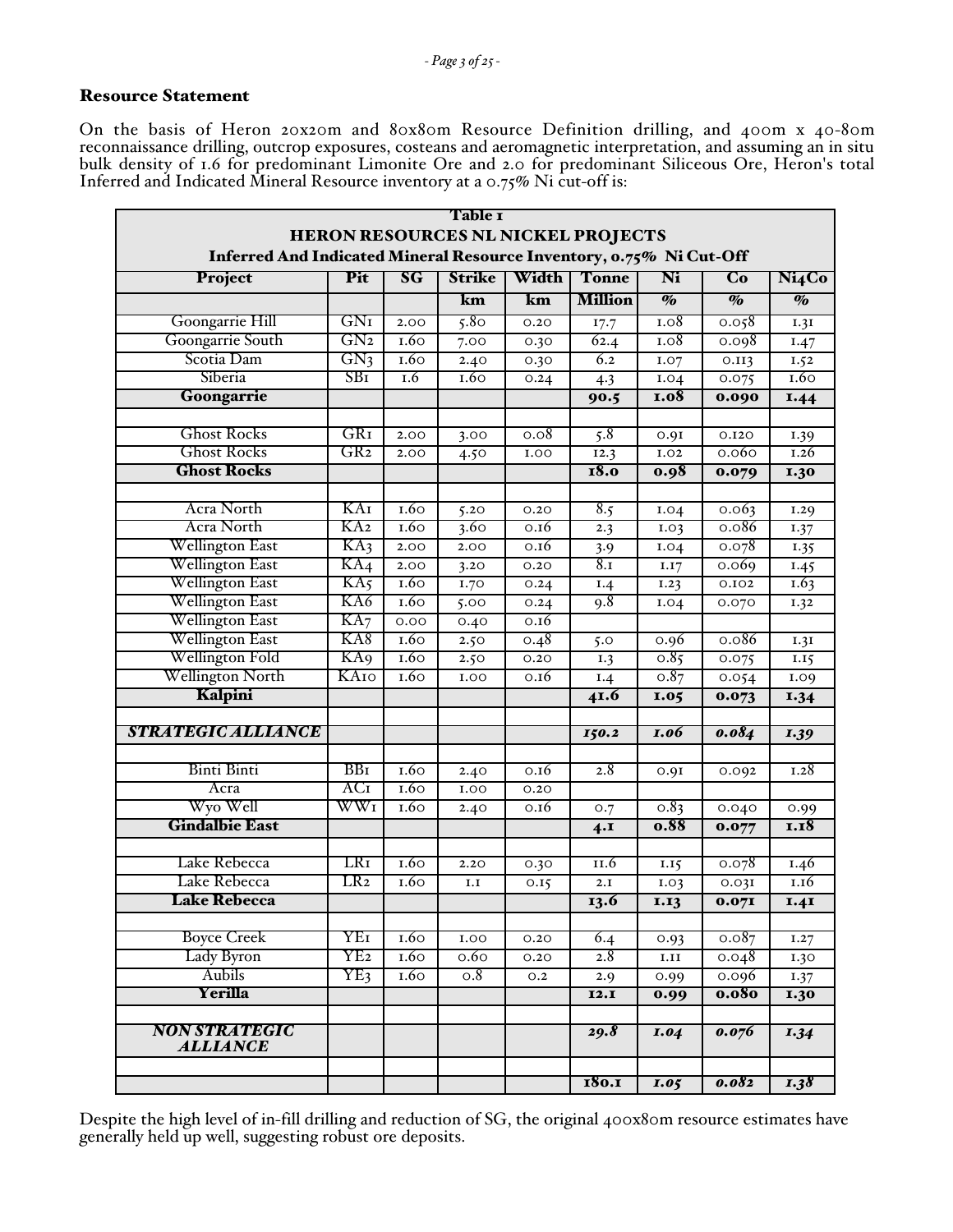# 2 EXPLORATION REVIEW

# 2.1 CAWSE STAGE II STRATEGIC ALLIANCE PROVINCE

Drilling programs were completed at Goongarrie South, Big Four and Scotia Dam. Drill holes were designed to upgrade the Mineral Resource status from Inferred to Indicated. In the proposed main mining area at Goongarrie South,  $74\%$  of the resource is now classified as Indicated Mineral Resource.

Following the completion of the 2000 drilling program Heron's Strategic Alliance Inferred and Indicated Mineral Resource inventory by category above 0.75% Ni cutoff is:

|                                     | <b>STRATEGIC ALLIANCE NICKEL LATERITE PROJECTS</b>                    | Table 2                        |             |                 |                   |
|-------------------------------------|-----------------------------------------------------------------------|--------------------------------|-------------|-----------------|-------------------|
|                                     | Medium Grade Inferred and Indicated Mineral Resource 0.75% Ni Cut-off |                                |             |                 |                   |
| <b>Prospect</b>                     | Category                                                              | <b>Million</b><br><b>Tonne</b> | $Ni$ %      | $\mathbf{Co}\%$ | Ni4Co%            |
| Goongarrie<br>South                 | Inferred                                                              | 16.1                           | 1.05        | 0.07            | 1.33              |
|                                     | Indicated                                                             | 46.3                           | 1.10        | 0.10            | 1.51              |
|                                     | Sub-total                                                             | 62.4                           | <b>1.08</b> | 0.09            | $\overline{1.45}$ |
|                                     |                                                                       |                                |             |                 |                   |
| <b>Goongarrie Hill</b>              | <b>Inferred</b>                                                       | 15.9                           | I.09        | 0.06            | $\overline{1.33}$ |
|                                     | Indicated                                                             | T.8                            | 0.98        | 0.04            | I.I4              |
|                                     | Sub-total                                                             | 17.7                           | <b>1.08</b> | 0.06            | $\overline{1.31}$ |
|                                     |                                                                       |                                |             |                 |                   |
| <b>Scotia Dam</b>                   | Inferred                                                              | $\overline{1.2}$               | 1.06        | 0.18            | 1.38              |
|                                     | Indicated                                                             | 5.0                            | I.07        | 0.12            | 1.55              |
|                                     | Sub-total                                                             | $\overline{6.2}$               | <b>I.07</b> | 0.II            | I.52              |
|                                     |                                                                       |                                |             |                 |                   |
| Siberia                             | Inferred                                                              | 4.3                            | I.04        | 0.08            | 1.34              |
|                                     | Indicated                                                             |                                |             |                 |                   |
|                                     | Sub-total                                                             | 4.3                            | <b>I.04</b> | 0.08            | 1.34              |
|                                     |                                                                       |                                |             |                 |                   |
| <b>Ghost Rocks</b>                  | Inferred                                                              | 18.0                           | 0.98        | 0.08            | 1.30              |
|                                     | Indicated                                                             |                                |             |                 |                   |
|                                     | Sub-total                                                             | 18.0                           | 0.98        | 0.08            | 1.30              |
|                                     |                                                                       |                                |             |                 |                   |
| Kalpini                             | Inferred                                                              | 40.1                           | I.05        | 0.07            | 1.38              |
|                                     | Indicated                                                             | I.5                            | I.I2        | 0.06            | I.37              |
|                                     | Sub-total                                                             | 41.6                           | 1.05        | 0.07            | 1.38              |
|                                     |                                                                       |                                |             |                 |                   |
| <b>Strategic</b><br><b>Alliance</b> | <b>Inferred</b>                                                       | 95.6                           | <b>1.04</b> | 0.07            | 1.35              |
|                                     | <b>Indicated</b>                                                      | 54.6                           | <b>1.09</b> | 0.10            | <b>I.50</b>       |
|                                     | Total                                                                 | 150.2                          | <b>1.06</b> | 0.08            | $\overline{1.40}$ |

It is interesting to note the significantly higher grade of Indicated Resource compared to Inferred Resource.

### Drilling Program and Project Development

In-fill Resource Definition drilling on an 80x80m pattern has now been finalised at the Goongarrie Nickel Project. In these areas resources calculated from drill holes on the 80x80m pattern continue to closely approximate the original 400x80m RC drill resource estimate.

Of particular encouragement is the good continuity of "bonanza grade" ore zones, which occur as linear 80-160m wide zones of up to 2km strike length. A structural control on high grade mineralisation is likely.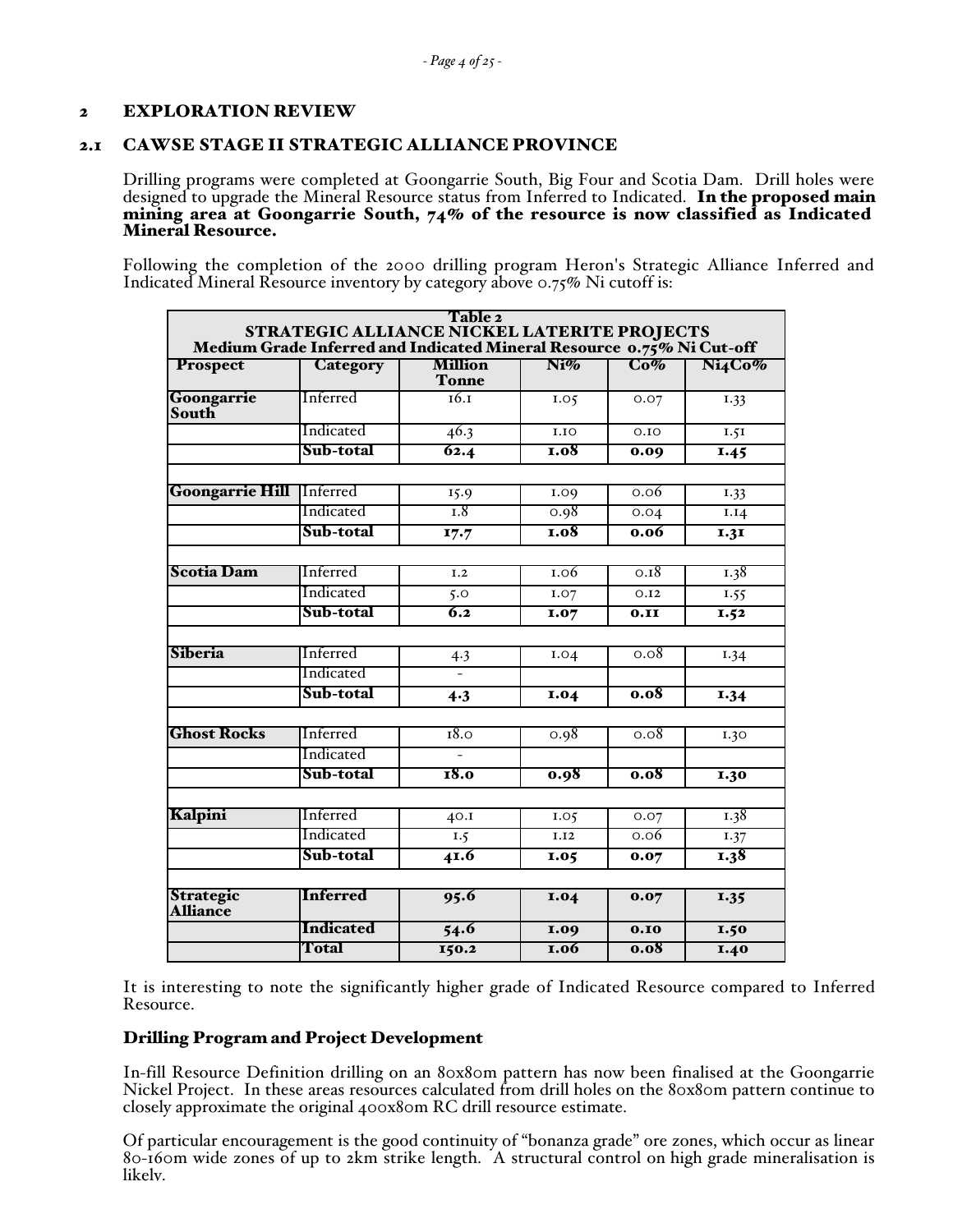### *High Grade Resources for Cawse Stage I Processing*

In terms of Heron's Strategic Alliance high grade nickel inventory, Indicated and Inferred Mineral Resource above a 1.5% Ni cut-off is currently  $\bar{x}_4$  million tonne at  $\bar{x}$ .8% Ni and 0.16% Co. Specific High Grade zones are as follows:

• *Goongarrie Hill*

The main high grade ore (Daphne Mina Zone) has a 2,000m strike length and is 80-160m wide. The high grade ore occurs between 9 and 12m vertical depth (3m average thickness), and has excellent upgrade characteristics, being termed Screening Ore.

Total resource at a 1.7% Nieq lower cut-off is 2.2 million tonne at  $1.7\%$  Ni and  $0.14\%$  Co (2.3% Nieq, minimum 30% screen upgrade to 2.9% Nieq).

• *Goongarrie South*

The three main high grade zone strike lengths are 1,200m (Patricia Anne Zone), and 240m and 160m (Pamela Jean Zone). The high grade ore zones are typically 80m wide and occur between 31 and 35m vertical depth (4m average thickness). The ore style is Non-upgrade Cobalt Ore.

Total resource at a 3.2% Nieq lower cut-off is **1.2 million tonne at 1.7%** Ni and  $0.72\%$  Co (4.5% Nieq).

# Pre-Feasibility Study

### *Metallurgical Testing*

LakefieldOretest metallurgical laboratory, Perth has completed a Pressure Acid Leach ("PAL") test program on fourteen half core geological bulk composites. Test work confirmed the excellent metallurgical characteristics of Heron's preferred Limonite ore type, indicating:

- An operating pulp density in excess of 33% will be achievable.
- Predicted acid consumption is  $200-250\frac{kg}{t}$ , due to the ore's very low magnesia content, typically less than  $1\%$  MgO.
- PAL Ni and Co recoveries exceeding 95%.

| Table 3<br><b>GOONGARRIE SOUTH PROSPECT</b><br><b>Summary of Pressure Acid Leach Extractive Metallurgy.</b> |                      |                      |                                                                                                         |                      |                        |                                                                              |               |               |      |      |
|-------------------------------------------------------------------------------------------------------------|----------------------|----------------------|---------------------------------------------------------------------------------------------------------|----------------------|------------------------|------------------------------------------------------------------------------|---------------|---------------|------|------|
| <b>Sample</b><br><b>Number</b>                                                                              | Ore<br><b>Type</b>   |                      | <b>ROM</b><br><b>PAL Leach</b><br><b>Screened</b><br>Pulp<br>(90 Minutes)<br>Sample<br>Sample<br>Densit |                      | Acid<br>In Leachl      | <b>Residual</b><br>Acid                                                      |               |               |      |      |
|                                                                                                             |                      | Ni<br>$\mathbf{v}_0$ | Co<br>$\mathbf{v}_0$                                                                                    | Ni<br>$\mathbf{v}_0$ | Co<br>$\mathbf{v}_{0}$ | $\overline{\text{W}}$ / $\overline{\text{W}}$<br>$\mathcal{O}_{\mathcal{O}}$ | Ni<br>Recov % | Co<br>Recov % | kg/t | kg/t |
| <b>Preferred Limonite Ore Types</b>                                                                         |                      |                      |                                                                                                         |                      |                        |                                                                              |               |               |      |      |
| <b>GSMT<sub>I</sub></b>                                                                                     | $_{\rm CUF}$         | I.29                 | $0.\overline{18}$                                                                                       | 1.52                 | 0.08                   | 33                                                                           | 96.4          | 92.8          | 248  | 39.I |
| GSMT3                                                                                                       | <b>CUP</b>           | 0.99                 | 0.22                                                                                                    | 1.15                 | 0.10                   | 33                                                                           | 98.3          | 95.3          | 276  | 46.2 |
| GSMT5                                                                                                       | CUP                  | 1.37                 | 0.14                                                                                                    | 1.36                 | 0.10                   | 33                                                                           | 97.I          | 95.0          | 28I  | 43.1 |
| GSMT8                                                                                                       | CUF                  | 1.39                 | 0.03                                                                                                    | 1.71                 | 0.02                   | 33                                                                           | 96.5          | 83.1          | 239  | 38.6 |
| <b>GSMT<sub>9</sub></b>                                                                                     | CUF                  | 0.88                 | 0.03                                                                                                    | 0.96                 | 0.02                   | 33                                                                           | 97.9          | 62.0          | 315  | 44.1 |
| GSMT10                                                                                                      | CUP                  | I.36                 | 0.20                                                                                                    | 1.45                 | 0.09                   | 33                                                                           | 95.6          | 92.8          | 304  | 38.3 |
| <b>GSMT</b> <sub>II</sub>                                                                                   | CUF                  | 0.89                 | 0.06                                                                                                    | 0.94                 | 0.05                   | 33                                                                           | 95.5          | 8I.5          | 343  | 44.4 |
| GSMT <sub>13</sub>                                                                                          | $\operatorname{CUP}$ | 1.50                 | 0.67                                                                                                    | I.33                 | 0.24                   | 33                                                                           | 98.6          | 97.0          | 270  | 45.7 |
| <b>Siliceous Ore Types</b>                                                                                  |                      |                      |                                                                                                         |                      |                        |                                                                              |               |               |      |      |
| GSMT <sub>2</sub>                                                                                           | CUS                  | 0.63                 | 0.04                                                                                                    | <b>I.O7</b>          | 0.08                   | 33                                                                           | 94.6          | 94.2          | 305  | 32.2 |
| GSMT14                                                                                                      | CUS/F                | 1.09                 | 0.09                                                                                                    | 1.62                 | 0.09                   | 33                                                                           | 97.3          | 93.6          | 204  | 38.6 |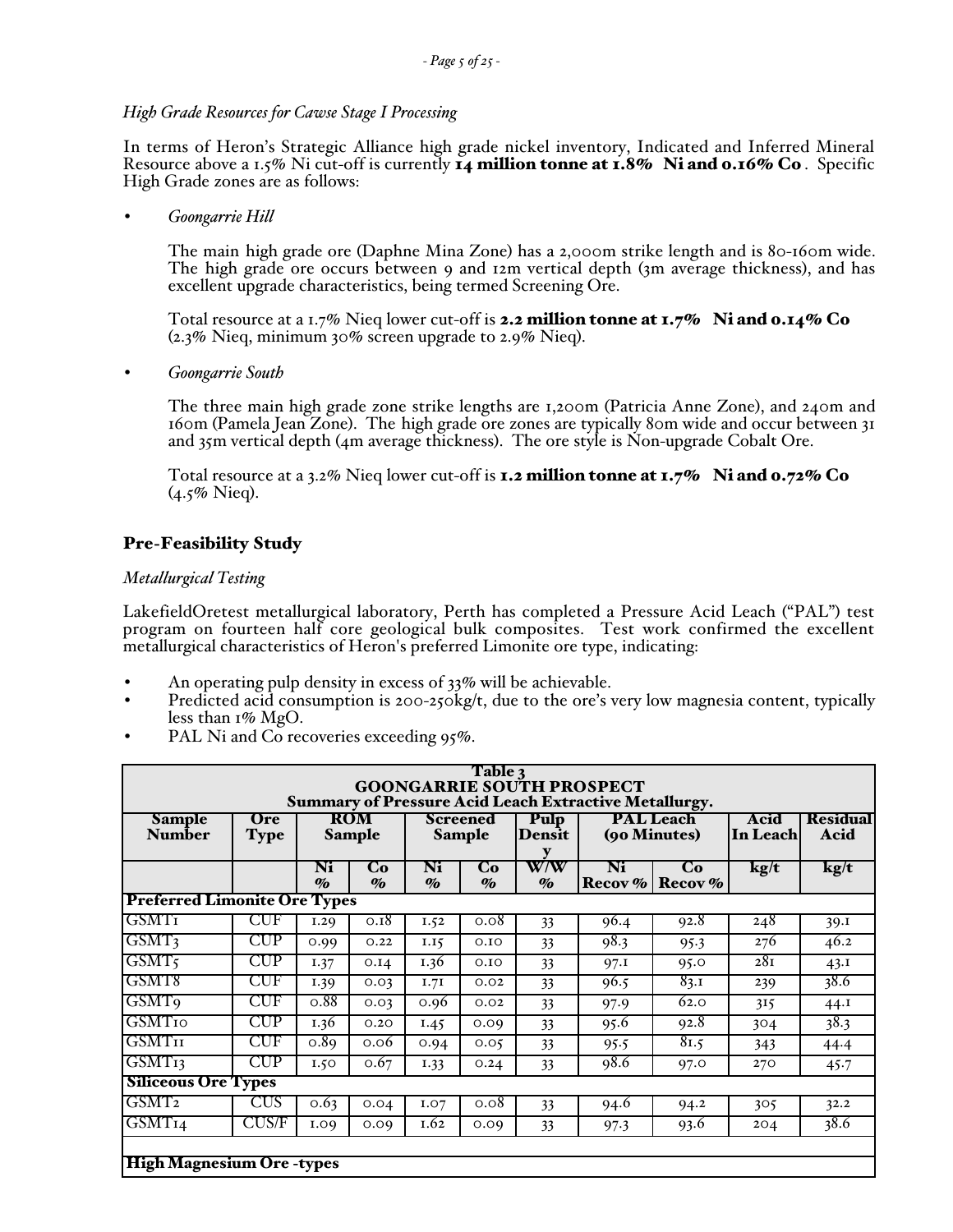*- Page 6 of 25 -*

| GSMT6                         | دىك | 1.16 | 0.05 | 1.29 | 0.06 | 33 | 90.6 | 84.6 | 487 | 42.9 |
|-------------------------------|-----|------|------|------|------|----|------|------|-----|------|
| GSMT <sub>7</sub>             | UT2 | 0.56 | 0.02 | 0.74 | 0.02 | 33 | 94.3 | 72.4 | 744 | 15.0 |
|                               |     |      |      |      |      |    |      |      |     |      |
| <b>Mineralised Overburden</b> |     |      |      |      |      |    |      |      |     |      |
|                               |     |      |      |      |      |    |      |      |     |      |
| GSMT <sub>4</sub>             | CMZ | 0.54 | 0.04 | 0.4I | 0.03 | 23 | 96.6 | 87.8 | 555 | 35.4 |

Four RC drill composite samples collected by Centaur from Goongarrie South have been submitted to Amtech Perth laboratory and samples from four Calweld drill holes drilled by Anaconda have been submitted to LakefieldOretest Perth laboratory for continuous leach testing. Indications are that metallurgical performance is acceptable and consistent with other Walter Williams Limonite Ores however results have not yet been released.

#### *Tenements*

The Department of Minerals and Energy ("DME") has required submissions from Heron that demonstrate whether or not Heron's Goongarrie and Kalpini Mining Lease applications have had Native Title extinguished through pastoral enclosure pursuant to the Federal Court Miriuwung Gajerrong decision. Heron has complied, in all cases confirming enclosure.

Irrespective of Miriuwung Gajerrong outcomes, Heron has continued in good faith to pursue a Negotiated Settlement with Native Title Claimants.

#### *Environmental*

Consultants have completed a Flora and Fauna Survey of the entire Goongarrie project area. Aerial photography was flown and a corrected orthophoto image generated for baseline environmental studies. No issues involving high priority species of flora or fauna have been raised.

#### *Rock Mechanics*

Consultants have been retained to perform initial assessments of excavatability and traffickability of the of the Goongarrie South overburden and ore utilising the data from Diamond Drill core. Included in this study will be a review of the current approach to the stockpiling of clay-rich waste material.

2.1.1 Goongarrie Nickel Project<br>Heron 100%. Heron holds Toll Milling rights to process ore through Centaur's Cawse Stage II. Nickel (-gold).

#### Goongarrie South Prospect

#### *Reverse Circulation Drilling*

RC drilling at Goongarrie South was aimed at closing off all open ore positions on an 80x80m grid. During the Quarter, 156 drill holes were completed for a total advance of 7,233 metres (GSRC670 to GSRC750, GSRC822 to GSRC896).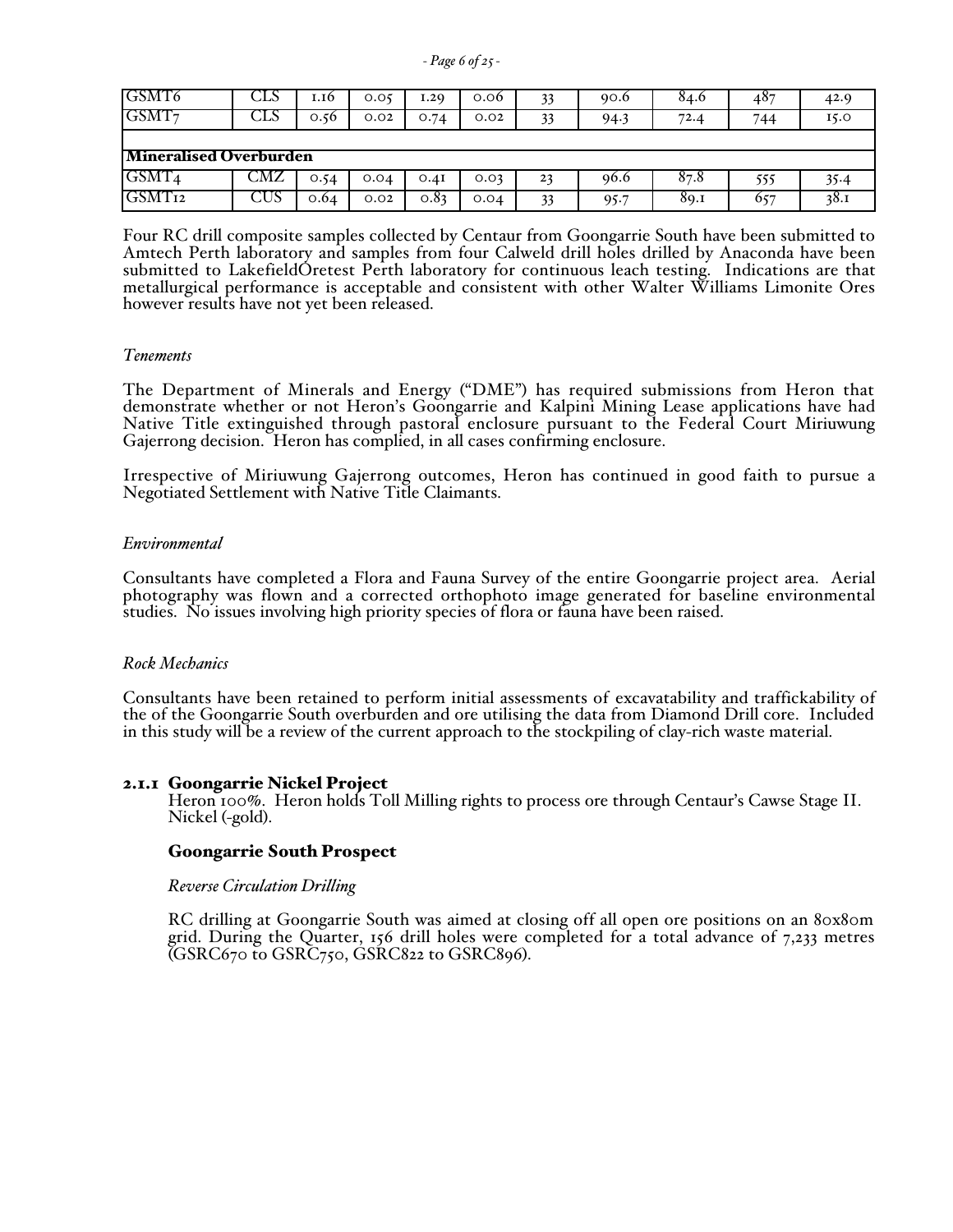A selected test area was drilled on a close spaced 20x20m grid to produce continuity data for ore reserve calculations. The target area (GSRC036) had a block grade of 1.08% Ni and 0.08% Co. The in-fill drilling returned a block grade of 1.25% Ni and 0.11% Co at a significantly higher tonnage estimate. This confirms good ore zone continuity at high grade.

Drilling continues to produce thick, laterally continuous, low strip ratio, and exceptionally highgrade intercepts of nickel and cobalt mineralisation at depths between 4 and 91 metres.

|                       | Table 4<br><b>GOONGARRIE SOUTH PROSPECT</b><br>RC Drilling Significant Interceptions, 0.75% Ni Cut-Off |                  |                         |                |                      |                                   |                                   |                                     |                    |  |
|-----------------------|--------------------------------------------------------------------------------------------------------|------------------|-------------------------|----------------|----------------------|-----------------------------------|-----------------------------------|-------------------------------------|--------------------|--|
| Hole<br><b>Number</b> | <b>North</b><br>m                                                                                      | <b>East</b><br>m | From<br>m               | To<br>m        | <b>Interval</b><br>m | Ni<br>$\mathcal{O}_{\mathcal{O}}$ | Co<br>$\mathcal{O}_{\mathcal{O}}$ | Ni <sub>4</sub> Co<br>$\mathbf{\%}$ | Ni4Co<br>$M\%$     |  |
| GSRC672               | 70,480                                                                                                 | 2,720            | 49                      | 91             | 4 <sup>2</sup>       | 1.25                              | 0.223                             | $2.\overline{14}$                   | 90.09              |  |
| GSRC680               | 70,560                                                                                                 | 2,640            | 2I                      | 39             | 18                   | I.05                              | 0.088                             | 1.40                                | 25.28              |  |
| GSRC688               | 70,640                                                                                                 | 2,640            | 13                      | 44             | 3 <sub>I</sub>       | <b>I.28</b>                       | 0.119                             | 1.75                                | 54.40              |  |
| GSRC692               | 70,720                                                                                                 | 2,560            | 22                      | 40             | 18                   | 1.3I                              | 0.190                             | 2.07                                | 37.30              |  |
| GSRC693               | 70,720                                                                                                 | 2,640            | 5                       | 22             | 17                   | 0.9I                              | 0.309                             | 2.15                                | 36.57              |  |
| GSRC693               | 70,720                                                                                                 | 2,640            | 25                      | 46             | 2I                   | 1.28                              | 0.066                             | 1.55                                | $\overline{3}2.55$ |  |
| GSRC695               | 70,480                                                                                                 | 2,680            | 25                      | 43             | 18                   | $\overline{1.25}$                 | 0.062                             | 1.50                                | 26.92              |  |
| GSRC698               | 70,880                                                                                                 | 2,560            | 5                       | 26             | 2I                   | 1.38                              | 0.2I4                             | 2.24                                | 46.96              |  |
| GSRC <sub>713</sub>   | 70,960                                                                                                 | 2,560            | $\overline{\mathbf{3}}$ | 35             | 32                   | 0.99                              | 0.059                             | I.22                                | 39.05              |  |
| $GSRC$ 721            | 71,120                                                                                                 | 2,400            | $\overline{7}$          | 37             | 30                   | <b>1.31</b>                       | 0.169                             | <b>1.99</b>                         | 59.55              |  |
| GSRC722               | 71,120                                                                                                 | 2,480            | 16                      | 47             | 3 <sub>I</sub>       | 1.32                              | 0.146                             | <b>1.91</b>                         | 59.14              |  |
| GSRC722               | 7I, I2O                                                                                                | 2,480            | 6 <sub>3</sub>          | 83             | 20                   | I.27                              | 0.094                             | 1.65                                | 32.93              |  |
| $GSRC$ 724            | 71,280                                                                                                 | 2,320            | 10                      | 33             | 23                   | 1.65                              | 0.325                             | 2.95                                | 67.84              |  |
| $GSRC_{732}$          | 71,360                                                                                                 | 2,250            | 15                      | 37             | 22                   | I.08                              | 0.14I                             | 1.65                                | 36.23              |  |
| $GSRC_{747}$          | 70,240                                                                                                 | 2,147            | 15                      | 36             | 2I                   | I.OI                              | 0.037                             | 1.16                                | 24.32              |  |
| GSRC830               | 63,360                                                                                                 | 4,480            | 20                      | 36             | 16                   | 1.18                              | 0.046                             | 1.37                                | 21.86              |  |
| GSRC833               | 63,360                                                                                                 | 4,240            | 23                      | 3I             | 8                    | I.I3                              | 0.500                             | 3.14                                | 25.08              |  |
| GSRC869               | 69,200                                                                                                 | 3,080            | 24                      | 58             | 34                   | 1.37                              | 0.II7                             | 1.83                                | 62.37              |  |
| GSRC870               | 69,200                                                                                                 | 3,100            | 20                      | 63             | 43                   | 1.39                              | 0.187                             | 2.14                                | 91.99              |  |
| GSRC87I               | 69,200                                                                                                 | 3,140            | 3                       | 30             | 27                   | 1.18                              | 0.088                             | 1.54                                | 41.47              |  |
| GSRC872               | 69,200                                                                                                 | 3,160            | 9                       | 37             | 28                   | I.OI                              | 0.068                             | 1.28                                | 35.80              |  |
| GSRC874               | 69,240                                                                                                 | 3,140            | 9                       | 40             | 3I                   | I.05                              | 0.122                             | 1.54                                | 47.60              |  |
| GSRC875               | $\sqrt{69,24}$ o                                                                                       | 3,120            | 9                       | 45             | $\overline{36}$      | <b>I.I7</b>                       | $\overline{\textbf{0.113}}$       | <b>1.62</b>                         | 58.40              |  |
| GSRC876               | 69,240                                                                                                 | 3,100            | 12                      | 58             | 46                   | 1.48                              | 0.III                             | 1.92                                | 88.54              |  |
| GSRC877               | 69,240                                                                                                 | 3,080            | 17                      | 51             | 34                   | I.44                              | 0.065                             | 1.70                                | 57.81              |  |
| GSRC878               | 69,160                                                                                                 | 3,160            | 9                       | 3I             | 22                   | 0.9I                              | 0.077                             | I.22                                | 26.89              |  |
| GSRC879               | 69,160                                                                                                 | 3,140            | $\overline{\mathbf{3}}$ | 38             | 35                   | 1.08                              | 0.045                             | 1.25                                | 43.92              |  |
| GSRC880               | 69,160                                                                                                 | 3,120            | 15                      | 28             | 13                   | I.22                              | 0.169                             | 1.89                                | 24.61              |  |
| GSRC881               | 69,160                                                                                                 | 3,100            | 18                      | 39             | 2I                   | 1.45                              | 0.163                             | 2.10                                | 44.13              |  |
| GSRC882               | 69,160                                                                                                 | 3,080            | 18                      | 38             | 20                   | I.53                              | 0.168                             | 2.20                                | 43.96              |  |
| GSRC883               | 69,180                                                                                                 | 3,160            | o<br>$\circ$            | 35             | 27                   | $I.02$                            | 0.104                             | 1.44                                | 38.79              |  |
| GSRC884               | 69,180                                                                                                 | 3,140            | $\overline{4}$          | 37             | 33                   | 1.10                              | 0.087                             | 1.45                                | 47.72              |  |
| GSRC885               | 69,180                                                                                                 | 3,120            | $\mathbf{3}$            | 45             | 4 <sup>2</sup>       | <b>1.17</b>                       | 0.086                             | 1.51                                | 63.62              |  |
| GSRC886               | 69,180                                                                                                 | 3,100            | <b>16</b>               | 48             | 32                   | 1.29                              | 0.13I                             | I.82                                | 58.14              |  |
| GSRC887               | 69,180                                                                                                 | 3,080            | 17                      | 50             | 33                   | 1.49                              | 0.079                             | 1.81                                | 59.79              |  |
| GSRC889               | 69,220                                                                                                 | 3,140            | IO                      | 3 <sup>2</sup> | ${\bf 22}$           | 1.13                              | 0.147                             | 1.71                                | 37.71              |  |
| GSRC890               | 69,220                                                                                                 | 3,120            | $\overline{\mathbf{6}}$ | 50             | 44                   | <b>1.19</b>                       | 0.092                             | 1.56                                | 68.67              |  |
| GSRC891               | 69,220                                                                                                 | 3,100            | 17                      | 57             | 40                   | 1.51                              | 0.115                             | 1.97                                | 78.71              |  |
| GSRC892               | 69,220                                                                                                 | 3,080            | I8                      | 54             | $\overline{36}$      | 1.45                              | 0.140                             | <b>2.01</b>                         | 72.31              |  |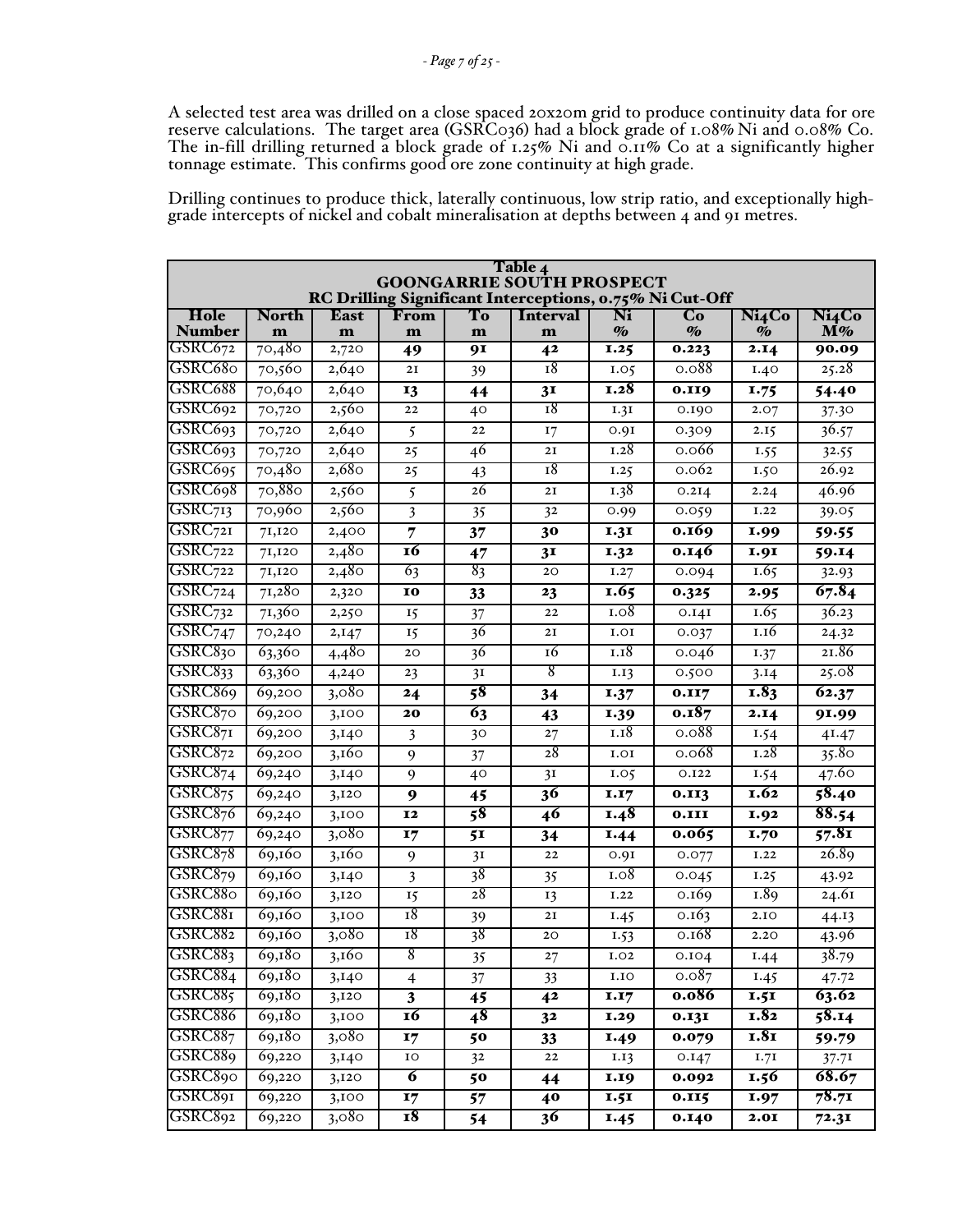# Scotia Dam Prospect

Infill drilling has been completed at Scotia Dam, with 71 drill holes drilled on an 80x80m pattern for a total advance of 3,056 metres (GSRC751 to GSRC821).

| Table 5<br><b>SCOTIA DAM PROSPECT</b><br>RC Drilling Significant Interceptions, 0.75% Ni Cut-Off |                   |                      |           |              |                          |                        |                      |                                                  |                             |  |
|--------------------------------------------------------------------------------------------------|-------------------|----------------------|-----------|--------------|--------------------------|------------------------|----------------------|--------------------------------------------------|-----------------------------|--|
| Hole<br><b>Number</b>                                                                            | <b>North</b><br>m | East<br>$\mathbf{m}$ | From<br>m | To<br>m      | Interval<br>$\mathbf{m}$ | Ni<br>$\mathcal{O}'_0$ | Co<br>$\mathbf{v}_0$ | Ni <sub>4</sub> Co<br>$\mathcal{O}_{\mathbf{0}}$ | Ni <sub>4</sub> Co<br>$M\%$ |  |
| GSRC <sub>759</sub>                                                                              | 58,480            | 6,320                | 29        | 53           | 24                       | I.22                   | 0.252                | 2.23                                             | 53.56                       |  |
| GSRC <sub>760</sub>                                                                              | 58,480            | 6,400                | 17        | 32           | 15                       | I.I9                   | 0.072                | 1.48                                             | 22.17                       |  |
| GSRC <sub>763</sub>                                                                              | 58,560            | 6,240                | 19        | 3I           | I <sub>2</sub>           | I.O9                   | 0.244                | 2.06                                             | 24.72                       |  |
| GSRC <sub>767</sub>                                                                              | $\sqrt{58,640}$   | 6,240                | 17        | 56           | 39                       | <b>I.IO</b>            | 0.072                | <b>1.39</b>                                      | 54.34                       |  |
| GSRC <sub>768</sub>                                                                              | 58,640            | 6,320                | 27        | 47           | 20                       | I.OI                   | 0.096                | 1.39                                             | 27.79                       |  |
| GSRC <sub>7</sub> 88                                                                             | 59,120            | 6,080                | 15        | 35           | 20                       | I.I5                   | 0.142                | I.72                                             | 34.43                       |  |
| GSRC <sub>792</sub>                                                                              | 59,280            | 6,000                | $I_4$     | 3I           | 17                       | <b>I.IQ</b>            | 0.137                | I.74                                             | 29.58                       |  |
| GSRC802                                                                                          | 59,440            | 6,000                | 15        | $30^{\circ}$ | 15                       | I.54                   | 0.376                | 3.04                                             | 45.67                       |  |

# Siberia Prospect

First pass drilling which targeted Walter Williams Formation was completed at Heron's Siberia Prospect, located 20 kilometres west of Goongarrie, adjacent to Cawse Nickel Operation tenements. During the Quarter, 12 drill holes were completed for a total advance of  $417$  metres (SBRC001 to SBRC012). Ore types encountered were typical for Walter Williams derived nickel laterite, specifically Siliceous (upgradeable) and Limonite Ore.

| Table 6<br><b>SIBERIA PROSPECT</b><br>RC Drilling Significant Interceptions, 0.75% Ni Cut-Off |                                                                                                                                                                                             |       |                  |          |    |             |       |      |       |  |
|-----------------------------------------------------------------------------------------------|---------------------------------------------------------------------------------------------------------------------------------------------------------------------------------------------|-------|------------------|----------|----|-------------|-------|------|-------|--|
| Hole<br><b>Number</b>                                                                         | Ni4Co<br>Ni<br>East<br>Ni4Co<br>From<br>To<br><b>Interval</b><br><b>North</b><br>Cо<br>$\dot{M\%}$<br>$\mathcal{O}_{\mathbf{0}}$<br>$\mathbf{\%}$<br>$\mathbf{\%}$<br>m<br>m<br>m<br>m<br>m |       |                  |          |    |             |       |      |       |  |
| SBRC003                                                                                       | 62,600                                                                                                                                                                                      | 4,360 |                  | I7       | 12 | <b>I.OO</b> | 0.018 | I.O7 | 12.81 |  |
| SBRC003                                                                                       | 62,600                                                                                                                                                                                      | 4,360 | 25               | 56       | 31 | 1.15        | 0.001 | 1.52 | 47.08 |  |
| SBRC007                                                                                       | 62,200                                                                                                                                                                                      | 4,360 | $\overline{2}$   | $\Omega$ |    | I.26        | 0.074 | 1.55 | 10.87 |  |
| <b>SBRCoog</b>                                                                                | 62,200                                                                                                                                                                                      | 4,520 | $\boldsymbol{A}$ | $I_4$    | 10 | I.05        | 0.072 | I.34 | 13.35 |  |

# 2.1.2 Ghost Rocks Nickel Project

Heron 100%. Heron holds Toll Milling rights for ore processing through Centaur's Cawse Stage II.

Nickel (-gold).

Drill hole collars for the proposed infill 400x80m RC drill program have been set out. Drilling will be completed during the March 2001 Quarter.

### 2.1.3 Kalpini Nickel Project

Heron 100%. Heron holds Toll Milling rights for ore processing through Centaur's Cawse Stage II.

Nickel (-gold).

Data from 80x40m drilling completed last Quarter has been integrated into Heron's drilling database and is being independently audited. In-house resource calculations have been updated.

Discussions continue with parties interested in the nickel sulphide and gold potential of the Kalpini tenement package.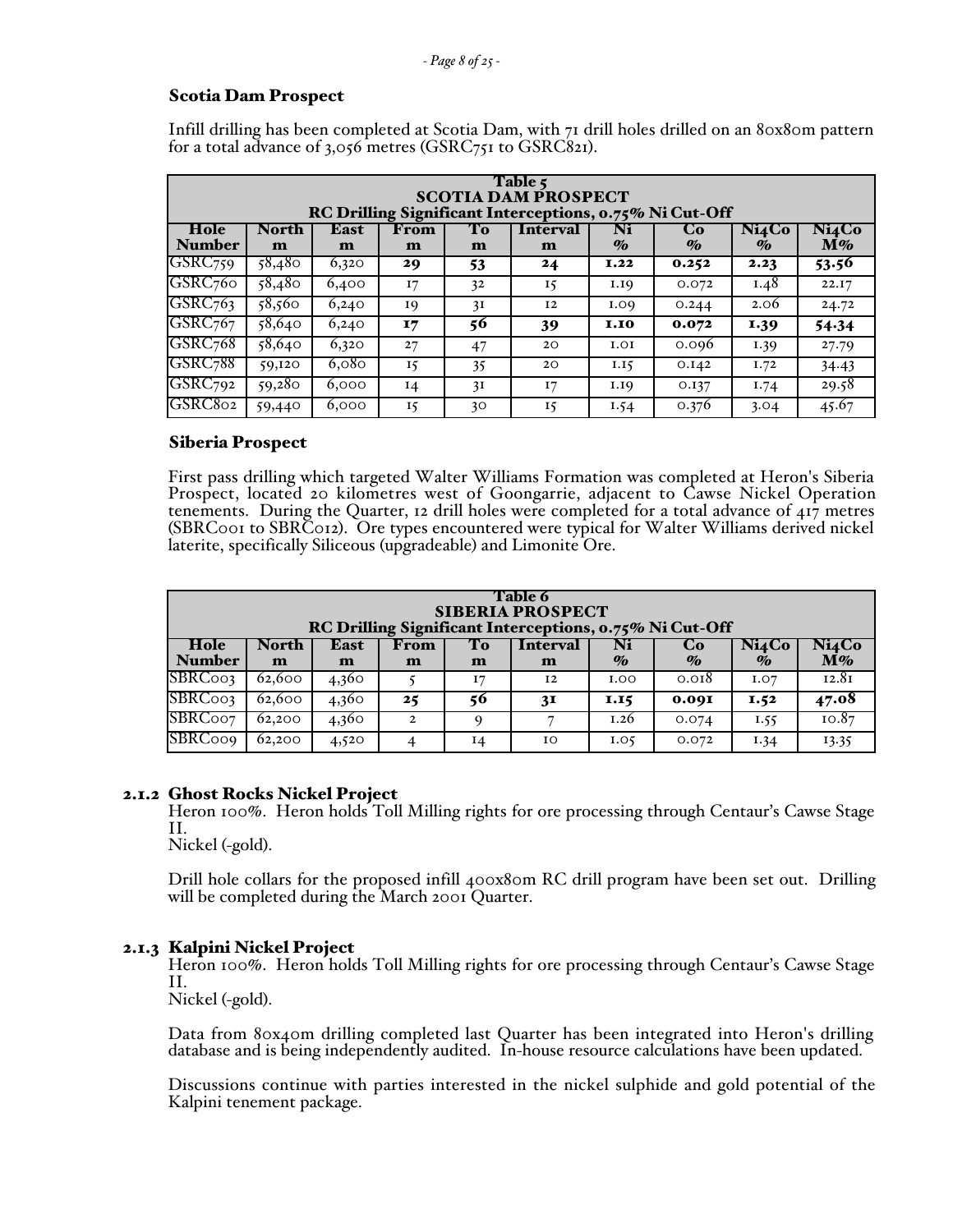### 2.2 SCOTIA KANOWNA PROVINCE

#### 2.2.1 Scotia Kanowna Project

Heron 100%. Nickel (- gold).

#### Goongarrie South Gold Prospect

Following interpretation of aeromagnetic data, it is inferred that Goongarrie South in part represents an un-roofed Comet Vale granitoid-style gold mineralising system.

Some 2,500 composite pulp samples from the Nickel Laterite RC drill program at Goongarrie South were submitted for Au and As analysis. Anomalous results included:

| Table 7<br><b>GOONGARRIE SOUTH GOLD PROSPECT</b><br><b>RAB Drilling: Significant Intercepts.</b> |                       |                      |           |         |                      |             |  |  |  |
|--------------------------------------------------------------------------------------------------|-----------------------|----------------------|-----------|---------|----------------------|-------------|--|--|--|
| Hole<br><b>Number</b>                                                                            | North<br>$\mathbf{m}$ | East<br>$\mathbf{m}$ | From<br>m | To<br>m | <b>Interval</b><br>m | Au<br>(g/t) |  |  |  |
| <b>Goongarrie South</b>                                                                          |                       |                      |           |         |                      |             |  |  |  |
| GSRC025                                                                                          | 69,197                | 2,409                | т8        | 23      |                      | 0.58        |  |  |  |
| GSRC041                                                                                          | $\overline{68,}400$   | 2,719                | 59        | 61      | $\mathbf{2}$         | I.I4        |  |  |  |
| GSRC <sub>165</sub>                                                                              | 70,396                | 2,320                | 58        | 62      | 4                    | 0.79        |  |  |  |
| <b>GSRC510</b>                                                                                   | 67,838                | 2,961                |           | 16      | $\Omega$             | 0.58        |  |  |  |

Although on Strategic Alliance tenements, the gold targets are not part of the Centaur Strategic Alliance. The anomalous zone is  $2,500x160m$  at a 0.1g/t cut-off, and is a "blind" discovery by Heron. Farm-out discussions are current, to follow up the saprolite gold targets generated in Heron's drilling. The granite mineralised setting is entirely comparable to the Tarmoola gold mine north of Leonora.

### 2.2.2 Kurnalpi Nickel Project

Heron 100%. Nickel (- gold).

### Acra Prospect

The Acra Prospect adjoins the southern extremity of the Kalpini Nickel Project. The prospect consists of three separate steeply westerly to southerly dipping differentiated komatiite horizons, overlain by mafic and felsic volcanics. The lowermost komatiite unit hosts the Kalpini nickel laterite mineralisation. The uppermost unit is prospective for nickel sulphide mineralisation, with recorded sulphide occurrences at Acra and at Binti Binti.

Heron is negotiating to farm out Acra and surrounding tenements to explore for nickel sulphide and gold. In addition, high grade supergene gold targets have been identified by Heron through review of previous exploration data. The previous drill intercepts include single metres at 43-  $85g/t$  Au.

### Binti Binti Prospect

During the Quarter, rehabilitation of previous drill areas was completed.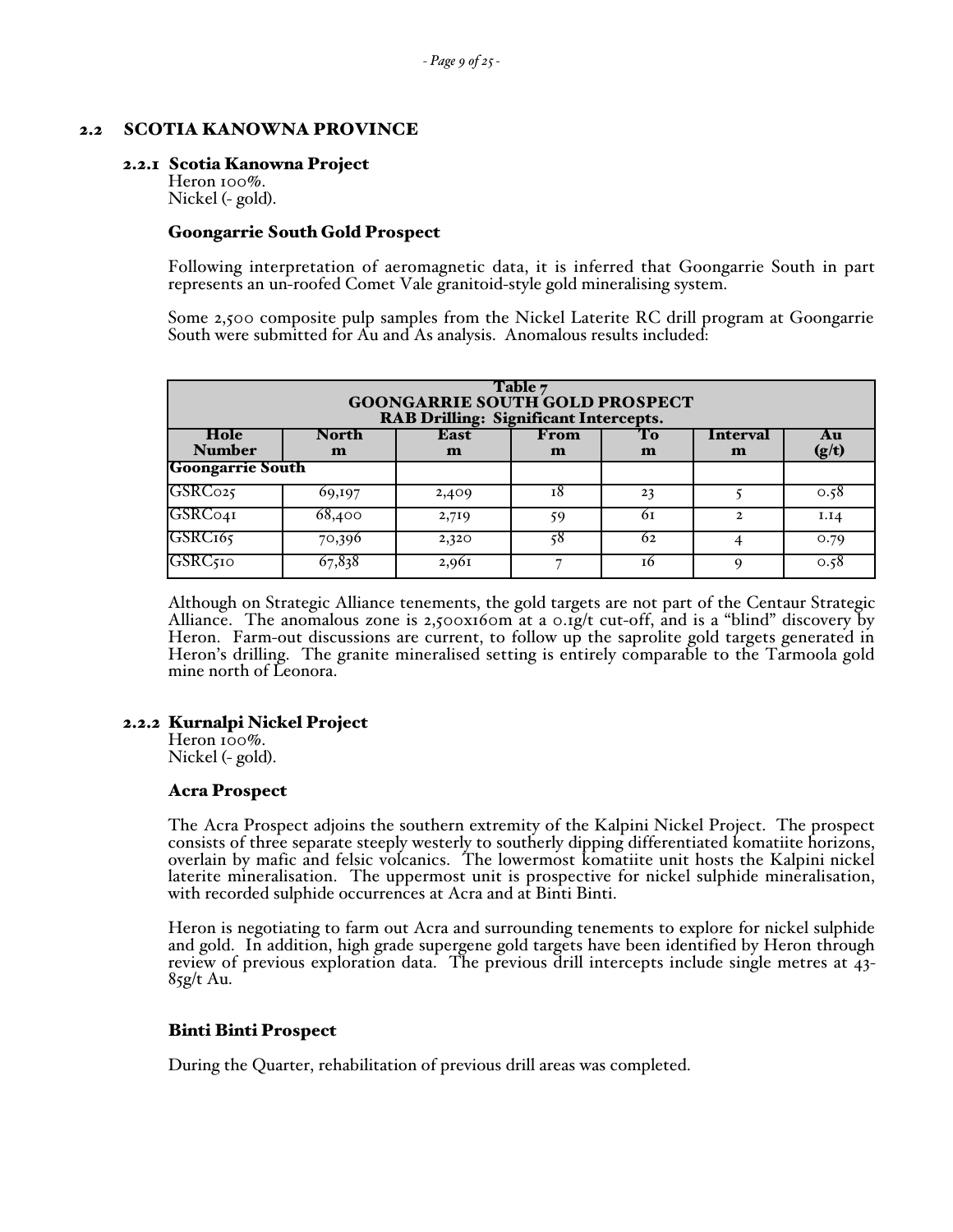#### 2.2.3 Menzies East Joint Venture Project

Heron 100%. Golden State Resources Limited right to earn 60%. Gold (-nickel).

Golden State advises that three traverses of Aircore (110 metres) and RAB (536m) drilling was completed on the King Bore North prospect area targeting structural sites defined from a recent aeromagnetic data interpretation. Anomalous results included 9m at 119ppb Au in sheared gabbro. Further work is planned.

**2.2.4 Gindalbie Terrain Joint Venture Project**<br>Heron 100%, Delta Gold Limited option to joint venture, right to earn 70% in gold. Heron retains 100% of all nickel rights.

Delta has secured a six month option to farm into the project. Data collation and site investigations have been completed ahead of field exploration.

Delta has completed a Vacuum Auger soil sampling program, consisting of 375 sample sites. Samples have been submitted for Au and As determinations, however results have not yet been received. The program covered ultramafic units that are prospective for nickel mineralisation. Accordingly, Heron will assay for additional nickel-related elements.

#### 2.2.5 Yindarlgooda Project

Heron 100%. Nickel (- gold).

The **Clinker Hill Prospect** is located 40km east of Kalgoorlie, and was acquired to evaluate areas of Bulong Ultramafic Complex, which to the north hosts the Bulong nickel laterite mine.

Heron's tenement covers a layered ultramafic and gabbroic complex. Gold mineralisation is associated with ultramafic rocks where supergene anomalism has formed over sub-vertical quartz veins. Previous drill intercepts include  $3m$  at  $5.49g/t$  Au. Regional data reviews have defined platinoid anomalism associated with layered ultramafics in the region. The tenement is awaiting grant, at which time Heron will fully evaluate its nickel laterite and platinoid potential.

#### 2.3 EMU FAULT PROJECT

#### 2.3.1 Kurnalpi Gold and Nickel Sulphide Joint Venture Project

Heron 100%. Farm-in partner right to earn 80% in gold and Nickel Sulphide. Heron retains all Nickel Laterite.

Heron and a farm-in partner have finalised the terms for a Heads of Agreement to explore for nickel sulphide and gold as part of an Eastern Goldfields drive by the farm-in partner to generate mener supprise and gold as part of an Eastern Solgheids arrive by the farm in partner to generate<br>new large projects. The project area covers 260km<sup>2</sup> with an excellent Emu-Avoca Fault structural association.

#### 2.3.2 Transline Joint Venture Project

Heron 100%. New Hampton Goldfields Limited right to earn 80%. Gold (-nickel).

The Transline project covers highly anomalous +50ppb gold in soil targets associated with the gold mine-hosting GMQ Shear Zone. New Hampton operates a CIP plant at Jubilee, located 50km WSW of Transline, so potential exists for an expeditious cash flow from any gold discovery.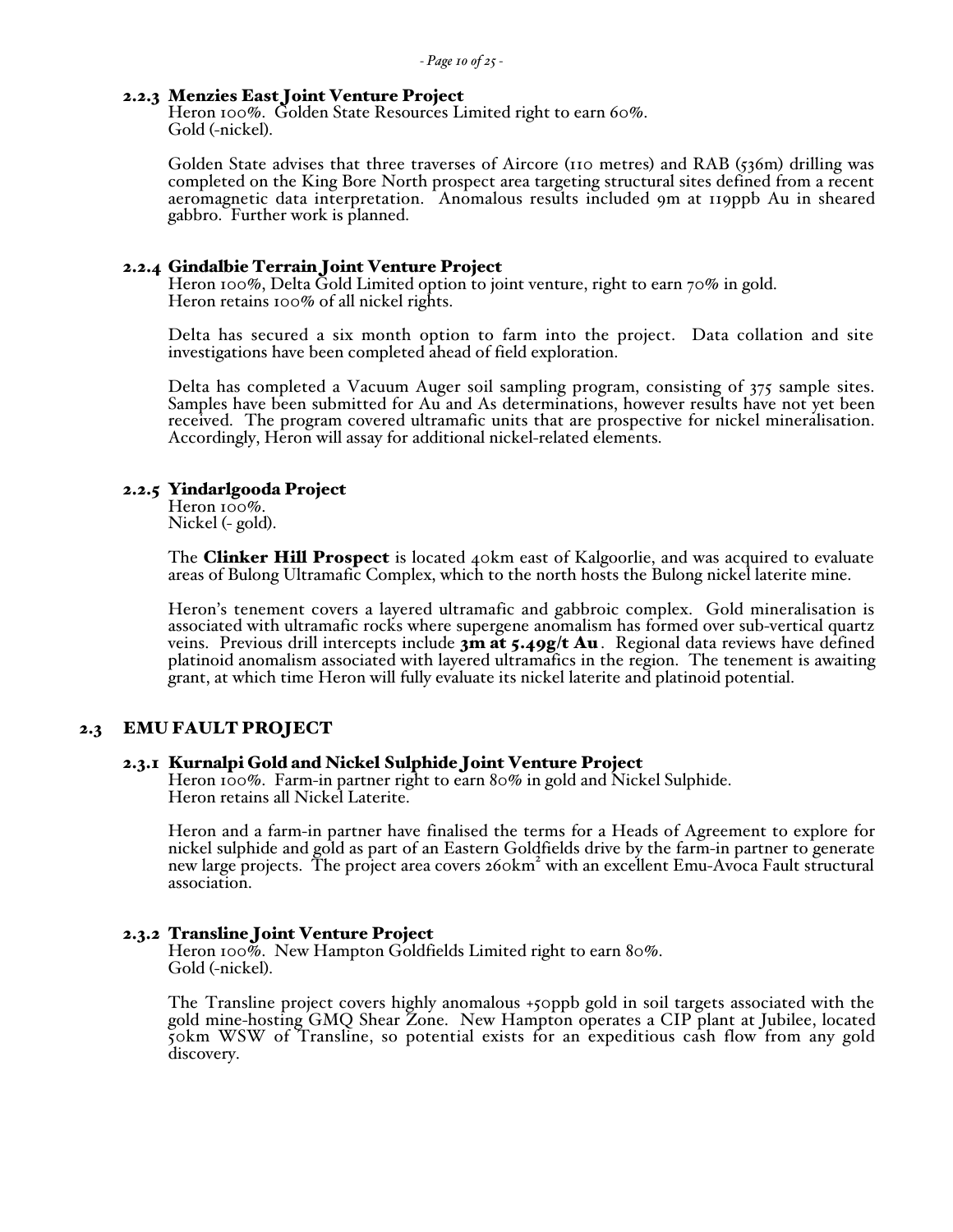### 2.4 KEITH KILKENNY PROVINCE

#### 2.4.1 Kookynie Project

Heron 100%. Nickel (-gold).

The project area is on the western margin of the Keith Kilkenny Tectonic Zone, adjoining the Apollo Hill gold mining centre. The Carasue gold mining centre occurs within a comparable structural setting further south within a rift margin.

Nickel targets include the **Boomerang Prospect**, a series of komatite mega-channels localised within the Emu Fault, in an analogous setting to Silver Swan-style nickel sulphide mineralisation. At Monks Well Prospect, Heron has identified nickel laterite.

A gold joint venture proposal is being assessed, as part of a major Keith Kilkenny gold project targeting Carasue-style rift margin structural settings.

#### 2.4.2 Edjudina Nickel Project

Heron 100%. Nickel (-gold).

The Edjudina nickel laterite targets contribute to the resource inventory of a Keith Kilkenny Nickel Laterite Project. Resources include Heron's Lake Rebecca, Aubils and Monk Well Nickel Laterite propects.

Drill sites have been set out on a 400x80m pattern at Monk Well, Aubils and Kilmore Hill. These are major soil-covered ultramafic sequences covering an area of 15x2km. Resource potential is significant, with aeromagnetic/regolith interpretation suggesting a Goongarrie-style mineralised setting.

2.4.3 Edjudina-Laverton Joint Venture Project<br>Heron 100%. Croesus Mining NL right to earn 80% in gold projects only. Heron retains 100% of all nickel rights. Gold.

RAB drilling targeting strike extensions to the historic Yilgangi Queen workings on adjacent tenements was undertaken, with 136 holes (ENRB193-ENRB328) completed for 4,175 metres. Strong arsenic soil anomalies are a feature of this area and arsenopyrite was logged in some drill cuttings. Drilling intersected felsic and intermediate volcanic and volcaniclastic rocks, quartzsericite-haematite schists, sediments and porphyry, often with minimal weathering profile present.

| <b>Table 8</b><br><b>CROESUS MINING NL EDJUDINA JOINT VENTURE<br/>RAB Drilling: Significant Intercepts.</b> |                       |           |           |         |               |             |  |  |
|-------------------------------------------------------------------------------------------------------------|-----------------------|-----------|-----------|---------|---------------|-------------|--|--|
| Hole<br><b>Number</b>                                                                                       | North<br>$\mathbf{m}$ | East<br>m | From<br>m | To<br>m | Interval<br>m | Au<br>(g/t) |  |  |
| <b>Yilgangie Queen</b>                                                                                      |                       |           |           |         |               |             |  |  |
| ENRB <sub>194</sub>                                                                                         | 13,800                | 18,000    | 22        | 23      |               | 1.08        |  |  |
| ENRB <sub>205</sub>                                                                                         | 13,800                | 18,550    | ∩         | ◠       | 2             | 0.24        |  |  |

Holes along strike from the Yilgangi Queen workings returned anomalous gold results.

### 2.4.4 Southern Laverton Tectonic Zone Joint Venture Project

Heron 100%. Gutnick Resources NL right to earn 80%. Heron retains 100% of all nickel rights. Gold.

The Southern Laverton Tectonic Zone Project is located approximately 150km NE of Kalgoorlie, extending from south of the Anglo-Saxon and Saxon Extended gold mines (170,000oz) to just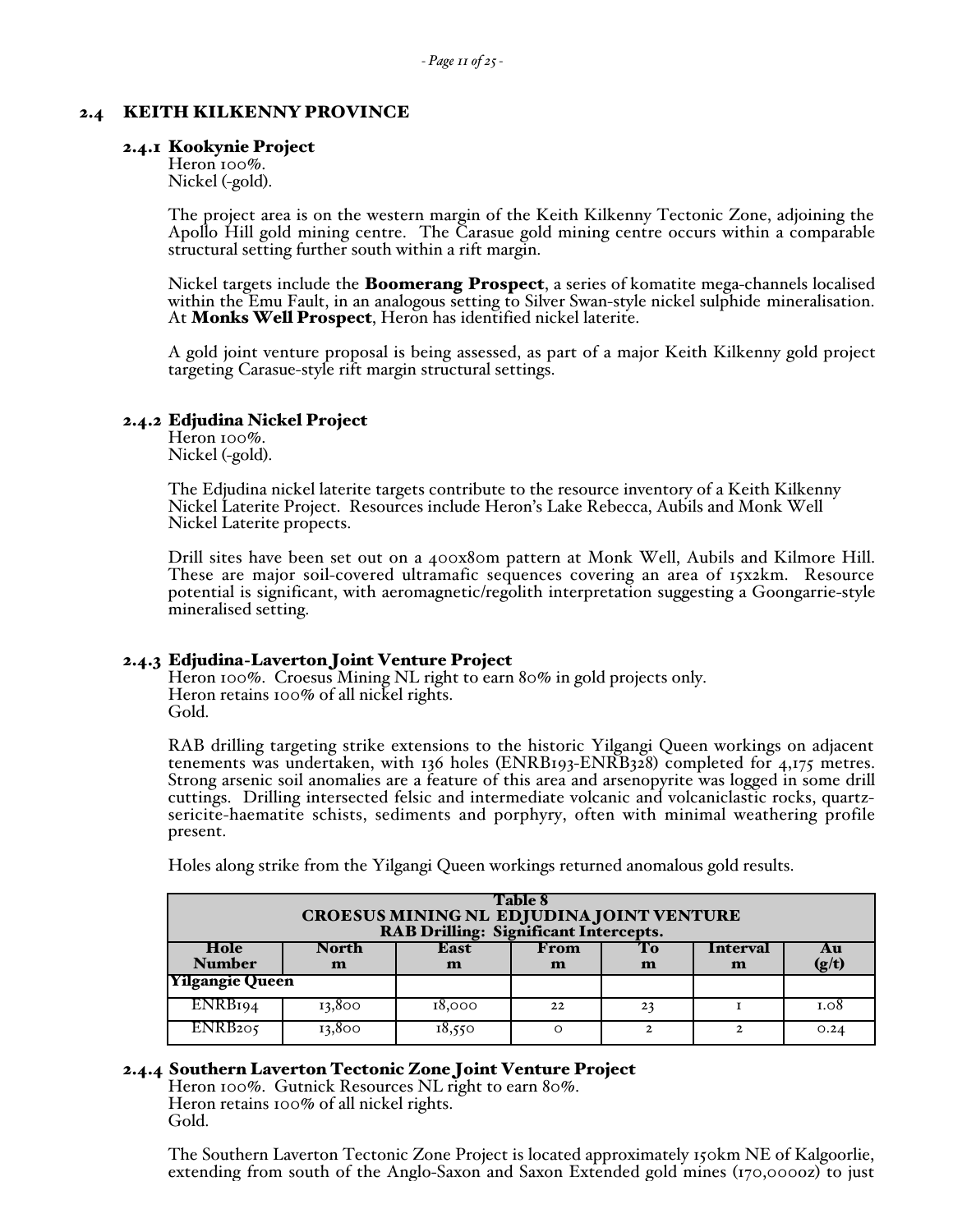west of Red October (340,000oz). The Laverton Tectonic Zone Gold Province, which also hosts the Granny Smith, Sunrise and Wallaby mines, has a total resource base that exceeds 22 million ounces of gold.

A substantial auger and surface soil sampling program on joint venture tenements has returned very significant results, particularly at **Yundamindera Flash** (Box Creek), which includes the historic Gardners Find workings.

| Table 9<br><b>GUTNICK RESOURCES NL PINJIN JOINT VENTURE</b><br>Soil Geochemical Sampling Summary |             |                                                     |                                   |  |  |  |  |  |
|--------------------------------------------------------------------------------------------------|-------------|-----------------------------------------------------|-----------------------------------|--|--|--|--|--|
| <b>Prospect</b>                                                                                  | <b>Type</b> | <b>Heron Tenements</b><br><b>Included in Survey</b> | <b>Total Samples</b><br>In Survey |  |  |  |  |  |
| <b>Box Creek</b>                                                                                 | Auger       | E39/721, P39/3691                                   | 1,681                             |  |  |  |  |  |
| Edjudina                                                                                         | Auger       | $E_3I/3I5, E_3I/434$                                | 392                               |  |  |  |  |  |
| Kirgella                                                                                         | Auger       | E28/89I                                             | qΙ                                |  |  |  |  |  |
| Red Skin                                                                                         | Soil        | $P_28/924-927$ inc                                  | In Progress                       |  |  |  |  |  |

### Yundamindera Flash Gold Prospect

Two **significant surface gold anomalies** have been defined parallel to the regional N-S stratigraphy for over 5km. The western anomaly represents northern extensions to the historic Gardners Find workings, which are gold-mineralised strike parallel shears. Previous Heron sampling of mullock around the old workings yielded gold values to 6.4g/t.

The surface anomaly is defined by a threshold value of 15ppb against a background of <4ppb, with peak values to 114ppb in an area of intense surface disturbance through metal detecting.

A follow up program of 1,127 samples on a 250x50m grid confirmed and provided detail to the earlier, broader spaced sampling pattern. This survey reported significant spikes consistent with near surface gold development, with peak values to 290,000ppb (290g/t) and 3,970ppb  $(3.97g/t)$ .

### Edjudina Prospect

Minor soil gold anomalism in the 8-20ppb Au range is evident against a background of  $\langle 2ppb \rangle$ . The anomaly area measures 1.5x0.5km and strikes N-S in an area of deep regolith development.

### 2.4.5 Edjudina Gold Project

Heron 100%. Gold.

Heron is continuing negotiations to form a joint venture to further explore this project, following up gold resources previously identified and drilled by Heron at Banjo, Webb Find, Yarri and Yilgangi.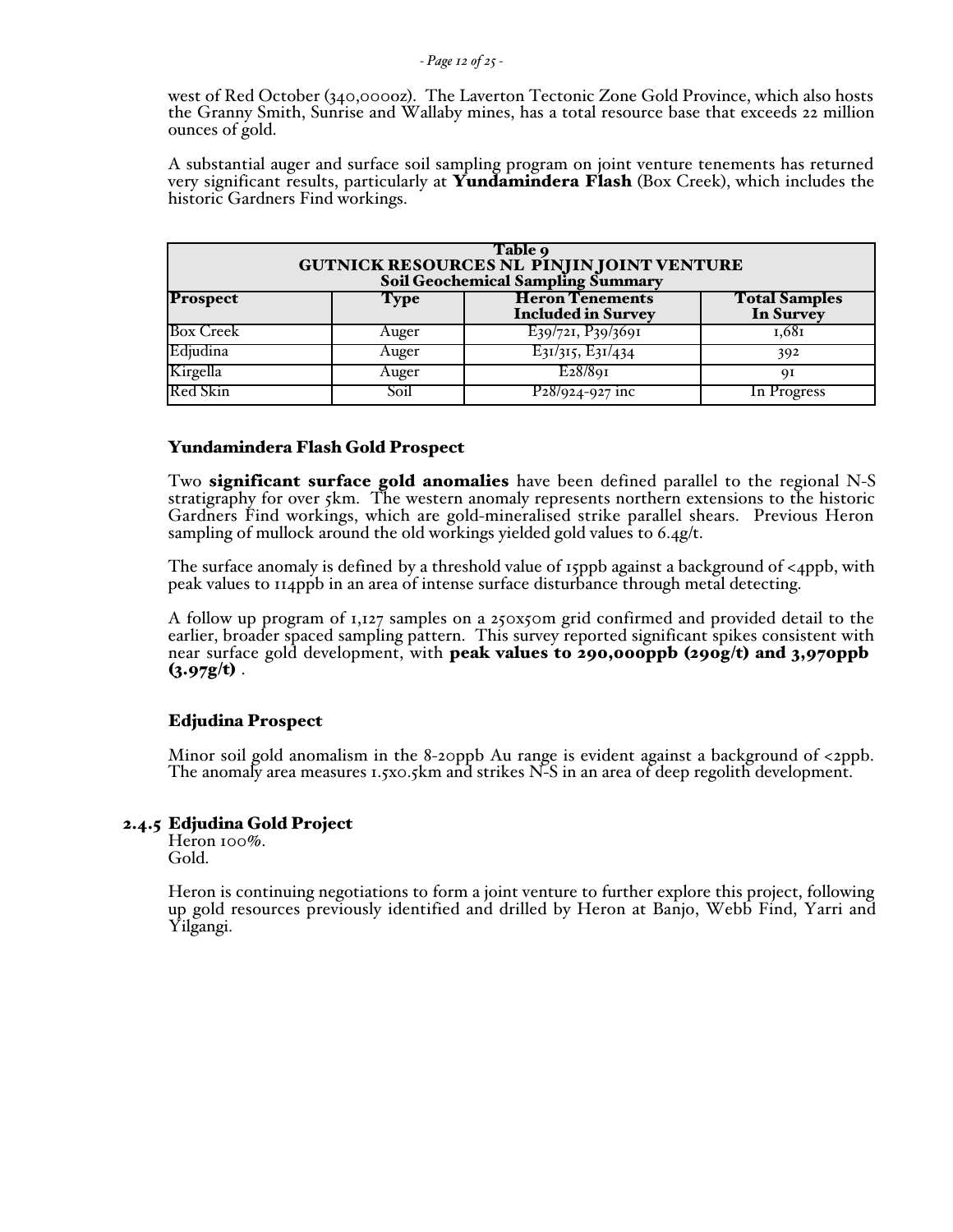#### 2.4.6 Mulgabbie Nickel Project

Heron 100%. Nickel (-gold).

Rehabilitation of historical exploration areas has been completed. Drill hole collars have been surveyed ahead of drilling at the Lake Rebecca lateritic nickel deposit. The drill program has been postponed due to ongoing wet ground conditions marginal to Lake Rebecca.

# 2.4.7 Karonie South Joint Venture Project Heron 100%. WMC right to earn 80%.

Gold (- nickel - base metals).

A 50 hole Aircore drill program of 3,000m was completed on tenements E28/631 and E28/635. The area, considered prospective for nickel sulphide mineralisation is characterised by transported soils with minor residual soil and subcrop. Aircore drill holes were drilled on three traverses with 80m hole spacing along each line. Drilling intersected predominantly amphibole rich mafic rocks with variable magnetite content, with subordinate felsic gneiss, slate and ultramafic rocks also intersected. Two metre composite samples were collected for base metal and gold analysis, however assay results have not yet been received.

An ultra detailed aeromagnetic survey has been designed, with flight lines at 50m spacings to be flown at a height of 30 metres.

Detailed soil gold sampling programs on a 200x50m grid have been designed to further test four highly anomalous targets for gold. In addition, the remaining joint venture tenements, E28/631, E28/638 and E28/929 will be sampled on an 800x200m spacing.

### 2.5 MUNGARI PROVINCE

# 2.5.1 Mungari Northwest Joint Venture Project Heron 100%. Kundana Gold right to earn 50%.

Gold.

Grant of the main tenement is awaited ahead of field work.

#### 2.5.2 Mungari Northwest Platinum Project

Heron 100%. Platinum (- gold).

Open file literature reviews and regional studies by Heron have generated a Platinum Group Metal ("PGM") target associated with fractionated basal layers of the Powder Sill gabbro. Platinum in soils has a well defined anomaly at a 20ppb threshold, peaking at 41ppb Pt.

Negotiations involving a substantial joint venture incorporating a PGM technology Initial Public Offer ("IPO") and PGM drill target evaluation had been commenced. However, a vexatious plaint was lodged against the tenement, despite Heron have lodged valid expenditure exemption applications with DME. The plaint action precipitated a cessation of joint venture negotiations.

Once the plaint has been dismissed in the Kalgoorlie Mining Warden's Court, Heron will seek to reinstate the joint venture and IPO negotiations.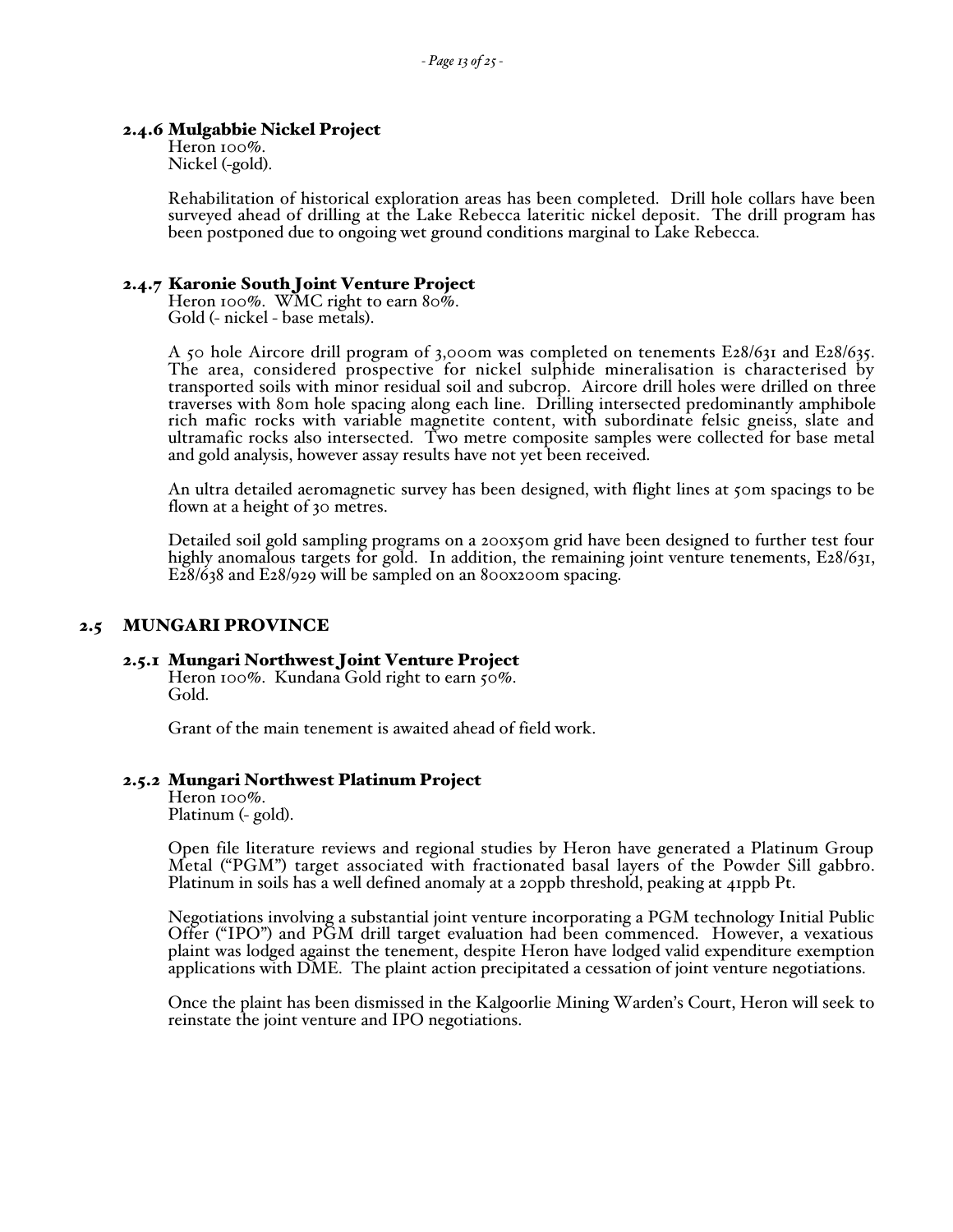#### 2.6 LEONORA LAVERTON PROVINCE

**2.6.1 Laverton Nickel Project** Heron 100%. Another entity has rights to gold. Nickel.

#### Merolia and Mineral Patch Hill Prospects

Heron plans to commence drilling at its Merolia-Mineral Patch Hill nickel laterite project during the March 2001 Quarter.

Mineral Patch Hill, which has in excess of 10km of prospective ultramafic stratigraphy, is immediately north along strike of the Coglia Well Nickel Laterite deposit. Detailed aeromagnetic coverage has been interpreted with probable olivine adcumulate units identified. A 640x80m RC drilling program has been designed for completion at Merolia and Mineral Patch Hill. Field checking of proposed drill targets has been completed.

Based on the aeromagnetic interpretation, the Merolia-Mineral Patch Hill Project has the potential to host a significant nickel laterite resource, covering an aggregate 18km strike aeromagnetic anomaly.

**2.6.2 Laverton Joint Venture Project**<br>Heron 100%. Metex Resources NL right to earn 70%. Gold (-nickel).

Metex intends assigning these tenements to another joint venture entity.

**2.6.3 Mount Morgans Joint Venture Project** Heron 30%. Metex Resources NL has earned 70%. Gold (-nickel).

> Metex tested two magnetic features with RAB drilling during the previous quarter. The main anomaly comprises a weakly magnetic package of oxidised siliceous felsic volcanics, with disseminated pyrite throughout. Preliminary assays for Au have been received, with no significant results returned.

> Metex has now earned a 70% interest through expenditure in the Mount Morgans Project. Heron has elected to be free carried at 20%.

#### 2.6.4 Victory Joint Venture Project

Heron 100%. WMC right to earn 80%. Gold (-nickel).

A farm-in Heads of Agreement has been concluded on this project with WMC Exploration Limited. The exploration target is nickel sulphide, and gold along strike from the developing Thunderbox gold discovery.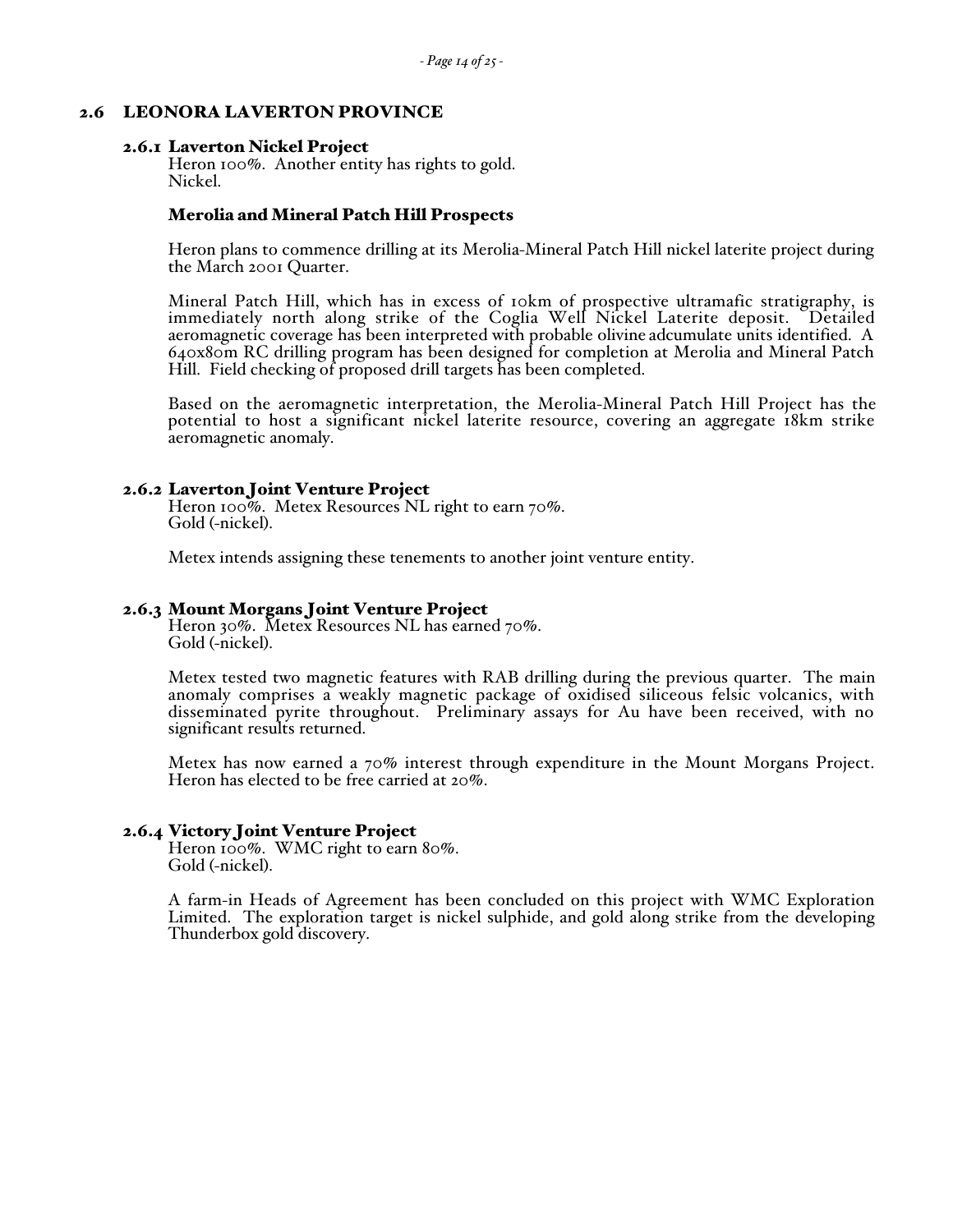#### 2.7 ILLAARA PROVINCE

**2.7.1 Lawrence Find Project** Heron 100%. Farm-in partner right to earn  $70\%$ . Gold (-copper - zinc - nickel - sulphur - platinum).

> Heron's research has identified several high priority target areas, including a 30km strike "epithermal gold" soil anomaly and a 50m thick massive "VMS" gossan. Inspection of rock samples from Maninga Soak in the southern project area has indicated chromitite bands in association with a banded anorthositic suite. A PGE setting is indicated. MMI soil geochemistry is planned once tenements are granted.

> Heron is continuing to negotiate with a potential joint venture partner who may earn a  $70\%$ interest in the tenements. Heron will retain all Nickel Laterite rights.

#### 2.8 IDA FAULT PROVINCE

**2.8.1 Snake Hill Joint Venture Project**<br>Heron 100%. Barra Resources Limited right to earn 70%. Gold (-nickel).

The Barra Resources Limited Initial Public Offer was successful and they now take over management of this project.

2.8.2 Frances Lesley Project<br>Heron 100%. Another entity has rights to gold. Nickel.

> The Frances Lesley project area covers komatiites that occur within the Coolgardie Domain, a graben bounded by the Ida Fault and Kunanalling Shear Zone to the west and the Zulieka Shear Zone to the east. Prospective pyritic black shales are associated with the komatiite horizons.

> Heron is negotiating with a nickel sulphide explorer and producer to form a joint venture to explore for nickel sulphide at Frances Lesley and at other Ida Fault Province tenements.

#### 2.8.3 Blister Dam Project

Heron 100%. Gold (-nickel).

The tenements cover part of the Walter Williams and Siberia Formations where truncated by the Zuleika Shear Zone. Heron has completed a nickel laterite data review including historical drilling which intersected  $5m$  at 0.92% Ni. The project is within a 30km haul distance of the Cawse nickel operation.

#### 2.8.4 Bullabulling Project

Heron 100%. Nickel (-gold).

High priority nickel laterite targets are present, located within hauling distance of the Cawse nickel laterite plant. Previous explorers report broad zones of gold anomalism in costeans on Heron's leases.

#### 2.8.5 Widgiemooltha Joint Venture Project

Heron 100%. Farm-In Partner right to earn 80% in gold and nickel sulphides. Heron retains nickel laterite 100%. Nickel (-gold).

Subject to the completion of formal documentation, Heron has accepted a farm-in offer covering the Pioneer, Yilmia Hill and Mount Thirsty Prospects. The joint venturer may expend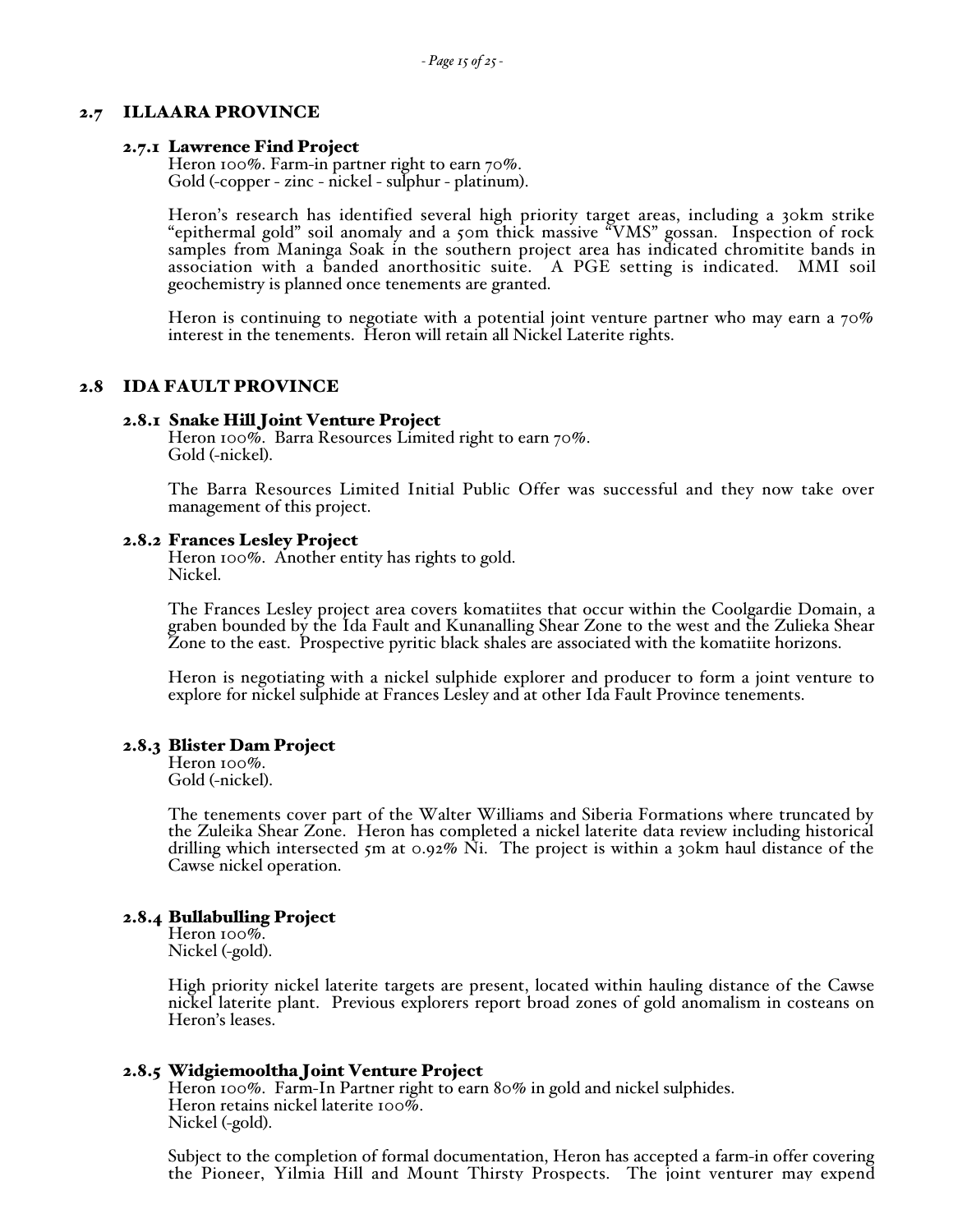#### *- Page 16 of 25 -*

\$400,000 exploring for gold and nickel sulphide mineralisation to earn 80%. An advanced stage target is available at Pioneer, which will be drill tested on grant of the tenement.

Heron has identified significant nickel-cobalt anomalism at Mount Thirsty. Lateritic nickel values from previous drilling at the **Nike Prospect** returned up to 1.2% nickel and 0.2% cobalt from a prospective strike of 3.5km.

#### 2.9 KAMBALDA DOMAIN PROVINCE

**2.9.1 Binduli East Project**<br>Heron 100%. AngloGold Australasia Limited has the right to earn 75%. Gold (-nickel).

Issues involving Registered Aboriginal Sites have been resolved for all tenements.

Auger soil sampling has been completed, with soils taken on a 400x100m grid producing 365 samples. Results formed broad anomalous zones with assays up to 41.5ppb Au against a background of 7ppb.

Subsequent infill auger soil sampling on a 200x50m grid has been undertaken, collecting a further 861 samples which are currently being assayed.

#### 2.9.2 Kurramia and Mount Martin Projects

Heron 100%. Gold (-nickel).

The 165km<sup>2</sup> project areas are located 10-30km N and S of Kalgoorlie associated with felsic<br>volcaniclastic and lateritised ultramafic within the Boorara Shear Zone. An extensive lacustrine cover associated with Gidgi Lake is present in the northern project area.

The Shamrock Ultramafic Sequence trends N-S through the project area, and is prospective for nickel sulphide mineralisation. Intrusive porphyry, being a prime gold target, occurs throughout the tenements. The similarity of the Kurramia geological setting to the Kanowna Belle and Paddington gold mines requires that very detailed drill exploration be carried out. The main targets are the **Kanowna South, Phoenix and Roaster Prospects**. Peak historical intercept is  $4m$  at 2.35g/t Au from Phoenix.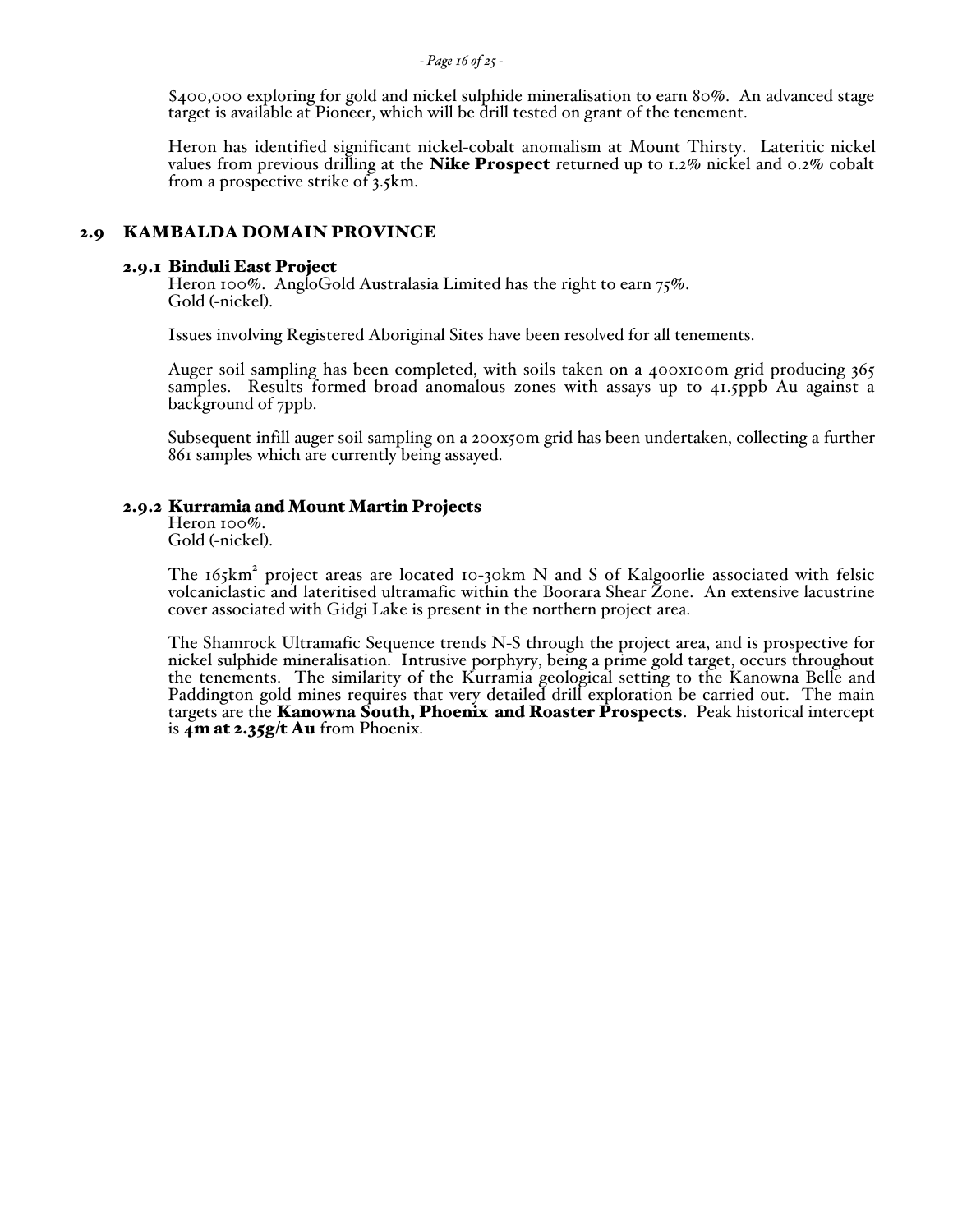#### 2.10 SOUTHERN CROSS PROVINCE

#### 2.10.1 Bungalbin Project

Heron 100% Gold - nickel (- iron ore).

Tenement grant is awaited.

2.10.2 Bungalbin Iron Ore Royalty Project<br>Heron 100%. Portman Limited right to acquire Iron Ore rights through providing Heron an Iron Ore Production Royalty. Heron retains all other mineral rights, notably gold-nickel.

Heron has completed Ethnographic surveys with Native Title Claimants in accordance with a Land Access Agreement reached with the Gubrun and Central West Goldfields People.

All tenements have been granted with endorsements for Iron Ore rights. The target ore type at Bungalbin is low-phosphorous Iron Ore. Following geological reinterpretation, there is scope to greatly increase the Iron Ore resources. Portman has approached Heron to have further Iron Ore tenements within the Bungalbin area included in the Royalty Project.

The initial exploration phase will be to costean areas with potential for low phosphorus ore as indicated by Heron's research and re-modelling of historical drilling results.

Portman is undertaking a Feasibility Study which is expected to be ready this year. The Study potentially includes a railway spur-line to the Bungalbin iron ore deposit to supplement the Koolyanobbing iron ore operation.

The Esperance Port Authority has completed the first stage of dredging to accommodate full loading of 75,000 dwt Panamax vessels. Construction of a new Cape-sized berth (180,000dwt) is due to commence shortly.

The Bungalbin Iron Ore Royalty represents a potentially significant long term cash flow for Heron, and a major contribution to funding the Company's future exploration.

#### 2.10.3 Maggie Hayes Hill Project

Heron 100% Nickel, (-gold)

The tenement is south along strike from the Emily Ann nickel sulphide deposit. A RAB nickel anomaly has been identified in the southern tenement area, which is coincident with a shallow, possibly northerly plunging Electro-Magnetic anomaly. Tenement grant is awaited.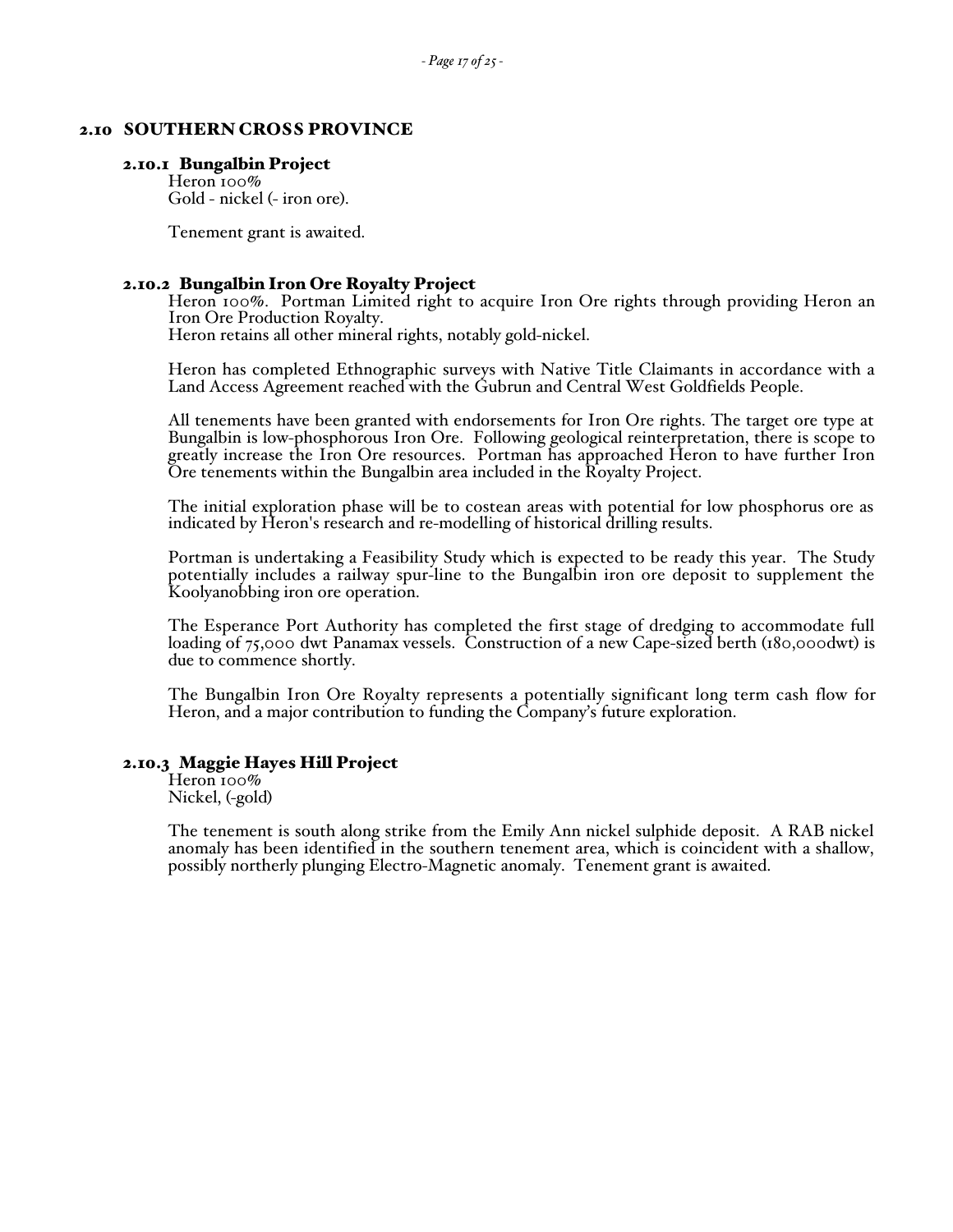### 2.11 BREMER-EUCLA PALAEO-DRAINAGE PROVINCE

#### 2.11.1 Balladonia and Ravensthorpe-Norsemen Oil Shale Projects

Heron 100%.

Oil shale-sulphur-limestone.

The 5,505km<sup>2</sup> Balladonia and Ravensthorpe-Norseman project areas are located 200km S of Kalgoorlie. There are indications of substantial oil shale and lignite resources, exceeding 1.5 billion tonne at an indicative oil yield of 95 l/t.

Heron is considering a draft Memorandum of Understanding that proposes a range of development options, involving the joint production of syncrudes, electricity, sulphuric acid, and provides consideration for nickel offtake and possible stainless and tool steel production.

#### 2.12 FRASER RANGE PROVINCE

#### 2.12.1 Fraser Range Project

Heron 100% Nickel-copper-PGM-gold.

A research project was completed by Heron for the Albany-Fraser Province which aimed to identify Voisey's Bay style nickel-copper sulphide targets (comparable to the WMC West Musgrave discovery). The study has identified a deep crustal structural corridor containing a discrete suite of magnetic features interpreted as packages of Mesoproterozoic ophiolites within the Fraser Range Complex. The corridor is marked by elevated Cu, Ni, Co, Cr, Au and Pd soil geochemistry associated with interpreted anorthosite and troctolite.

The metallogenic concept is the localisation of nickel sulphides within structurally prepared targets. Heron has pegged five exploration licence applications to cover these and other targets.

Previous explorers in the project area have confirmed chromite-bearing ultramafic rocks assaying up to 20% Cr and 800 ppb Pt, with drilling returning up to 16m at 1.3% Ni in saprolite.

K Bill

Ian Buchhorn

MANAGING DIRECTOR

The information is based on, and accurately reflects, information compiled by Ian James Buchhorn, who is a Member of the Australasian Institute of Mining and Metallurgy.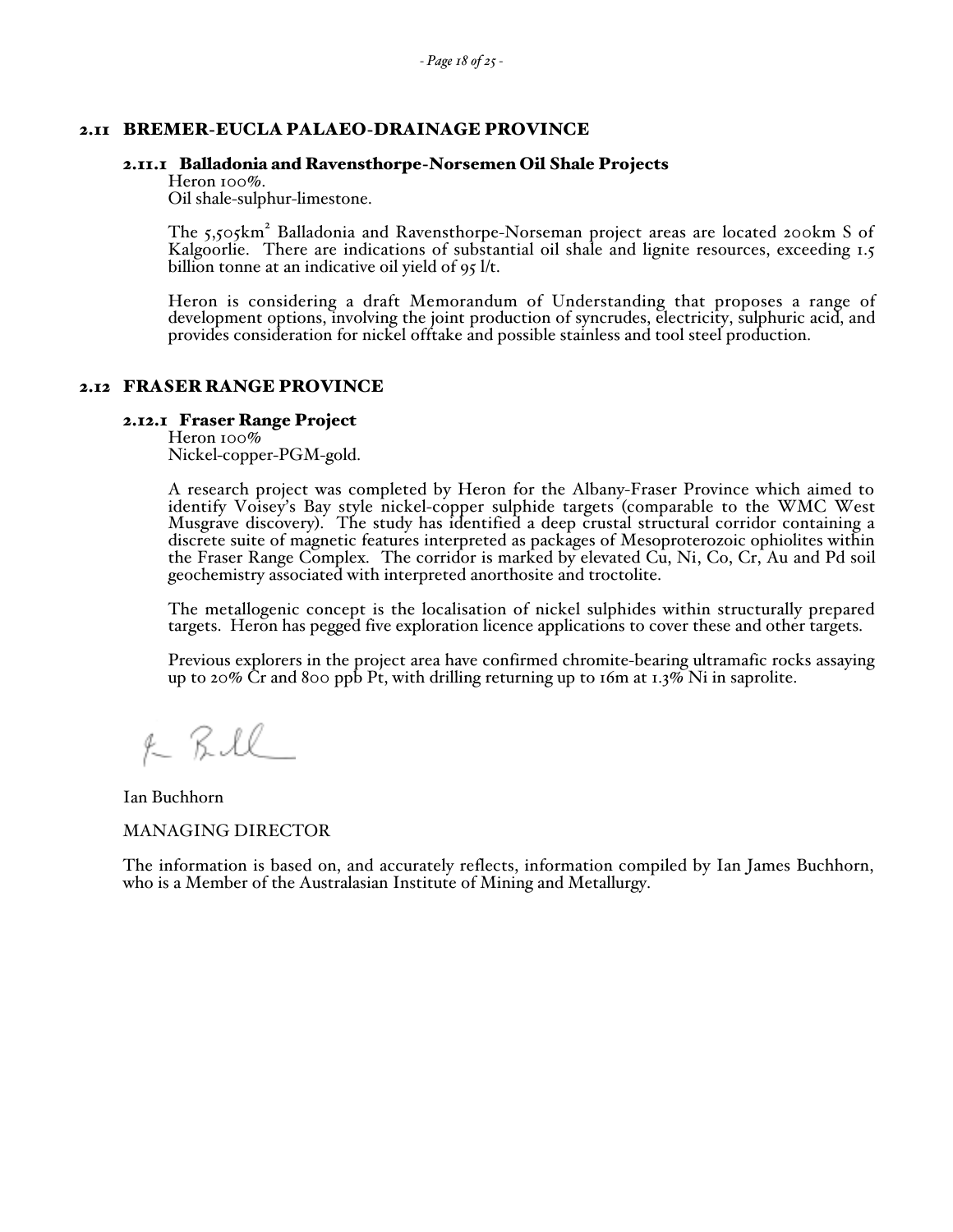# *- Page 19 of 25 -*

# Appendix 5B

# MINING EXPLORATION ENTITY QUARTERLY REPORT

| Name of entity                                                                                                                                    |                         |                                   |  |
|---------------------------------------------------------------------------------------------------------------------------------------------------|-------------------------|-----------------------------------|--|
| <b>HERON RESOURCES LIMITED</b>                                                                                                                    |                         |                                   |  |
| <b>ACN</b> or ARBN                                                                                                                                |                         | Quarter ended ("current quarter") |  |
| 068 263 098                                                                                                                                       |                         | 31 December 2000                  |  |
| <b>CONSOLIDATED STATEMENT OF CASH FLOWS</b>                                                                                                       |                         |                                   |  |
| Cash flows related to operating activities                                                                                                        | Current Qtr<br>$A'$ ooo | Year to<br>Date<br>(3 months)     |  |
|                                                                                                                                                   |                         | $A'$ 000                          |  |
| Receipts from product sales and related debtors<br>I.I<br>Payments for: (a) exploration and evaluation<br>I.2<br>development<br>(b)<br>production | (671)                   | (1,338)                           |  |
| (c)<br>administration<br>(d)<br>Dividends received                                                                                                | (165)                   | (267)                             |  |
| I.3<br>Interest and other items of a similar nature received<br>I.4<br>Interest and other costs of finance paid<br>1.5                            | 41                      | 86                                |  |
| Income taxes paid<br>1.6<br>Other (provide details if material)<br>I.7                                                                            | (49)                    | (8 <sub>2</sub> )                 |  |
| <b>Net Operating Cash Flows</b>                                                                                                                   | (844)                   | (I, 60I)                          |  |
| Cash flows related to investing activities                                                                                                        |                         |                                   |  |
| Payment for purchases of: (a) prospects<br>1.8<br>(b) equity investments                                                                          |                         | (71)                              |  |
| other fixed assets<br>(c)<br>Proceeds from sale of:<br>(a) prospects<br>I.9<br>(b) equity investments<br>other fixed assets<br>(c)                | (12)                    | (14)                              |  |
| 1.10 Loans to other entities<br>I.II Loans repaid by other entities                                                                               |                         |                                   |  |
| 1.12 Other (provide details if material)                                                                                                          |                         |                                   |  |
| <b>Net Investing Cash Flows</b>                                                                                                                   | (I2)                    | (85)                              |  |
| 1.13 Total operating and investing cash flows<br>(carried forward)                                                                                | (856)                   | (1,686)                           |  |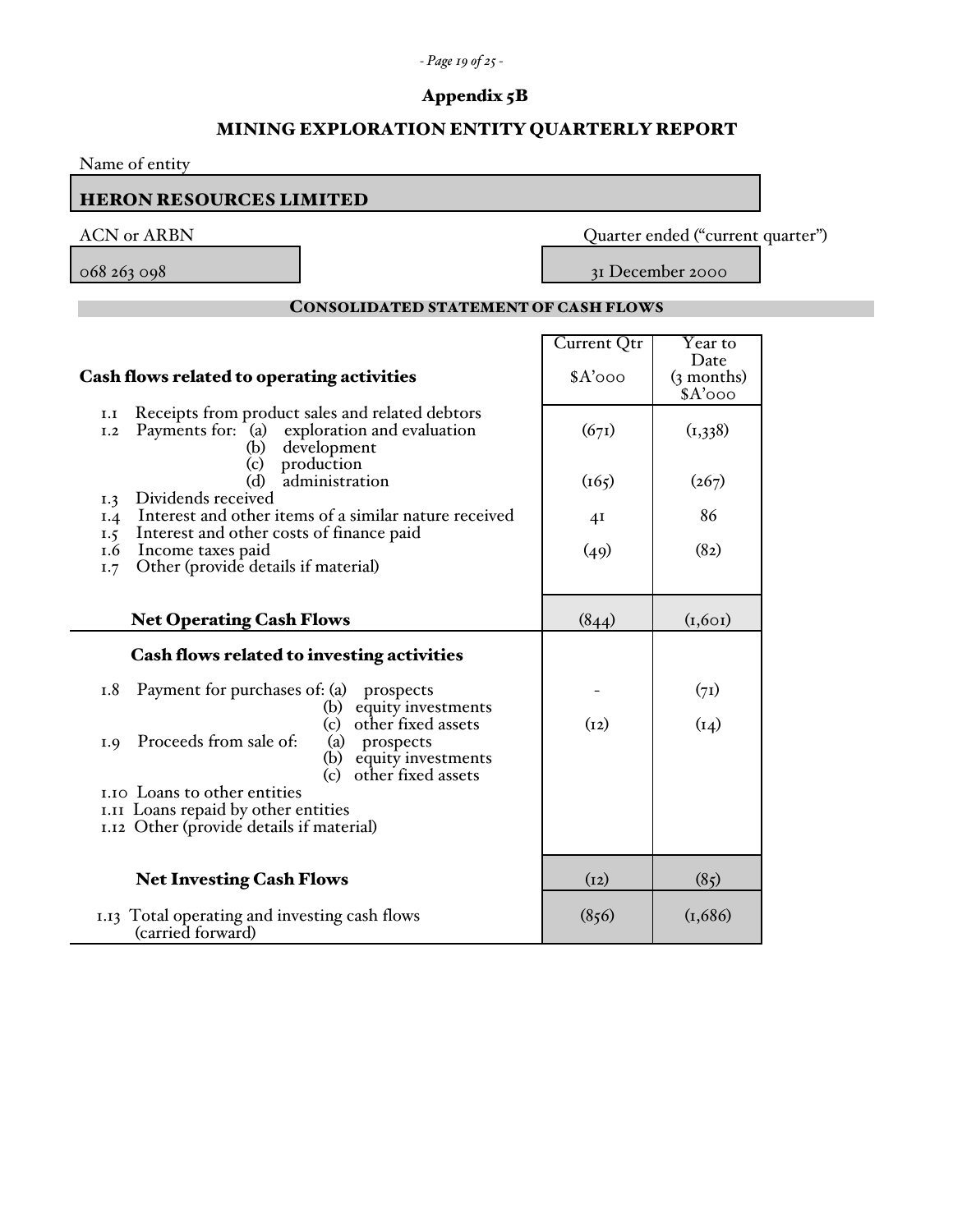| 1.13 Total operating and investing cash flows<br>(brought forward)                                                                                         | (856) | (1,686) |
|------------------------------------------------------------------------------------------------------------------------------------------------------------|-------|---------|
| Cash flows related to financing activities<br>1.14 Proceeds from the issue of shares, options, etc.<br>1.15 Proceeds from the sale of forfeited shares     |       |         |
| 1.16 Proceeds from borrowings<br>1.17 Repayment of borrowings<br>1.18 Dividends paid<br>1.19 Other (provide details if material)<br>- Share Issue Expenses |       |         |
| <b>Net financing cash flows</b>                                                                                                                            |       |         |
| Net increase (decrease) in cash held                                                                                                                       | (856) | (1,686) |
| 1.20 Cash at beginning of quarter/year to date<br>1.21 Exchange rate adjustments                                                                           | 3,095 | 3,925   |
| 1.22 Cash at end of quarter                                                                                                                                | 2,239 | 2,239   |

#### Payments to directors of the entity and associates of the directors Payments to related entities of the entity and associates of the related entities

|                                                                       | Current Qtr<br>\$A'ooo |
|-----------------------------------------------------------------------|------------------------|
| 1.23 Aggregate amount of payments to the parties included in item 1.2 | 80                     |
| 1.24 Aggregate amount of loans to the parties included in item 1.10   |                        |

1.25 Explanation necessary for an understanding of the transactions Directors fees, salaries and superannuation (64). Provision of secretarial services by director related entities (1). Provision of office accommodation by director related entities (15).

# Non-cash financing and investing activities

- 2.1 Details of financing and investing transactions which have had a material effect on consolidated assets and liabilities but did not involve cash flows
	- 2.2 Details of outlays made by other entities to establish or increase their share in projects in which the reporting entity has an interest

See attached schedule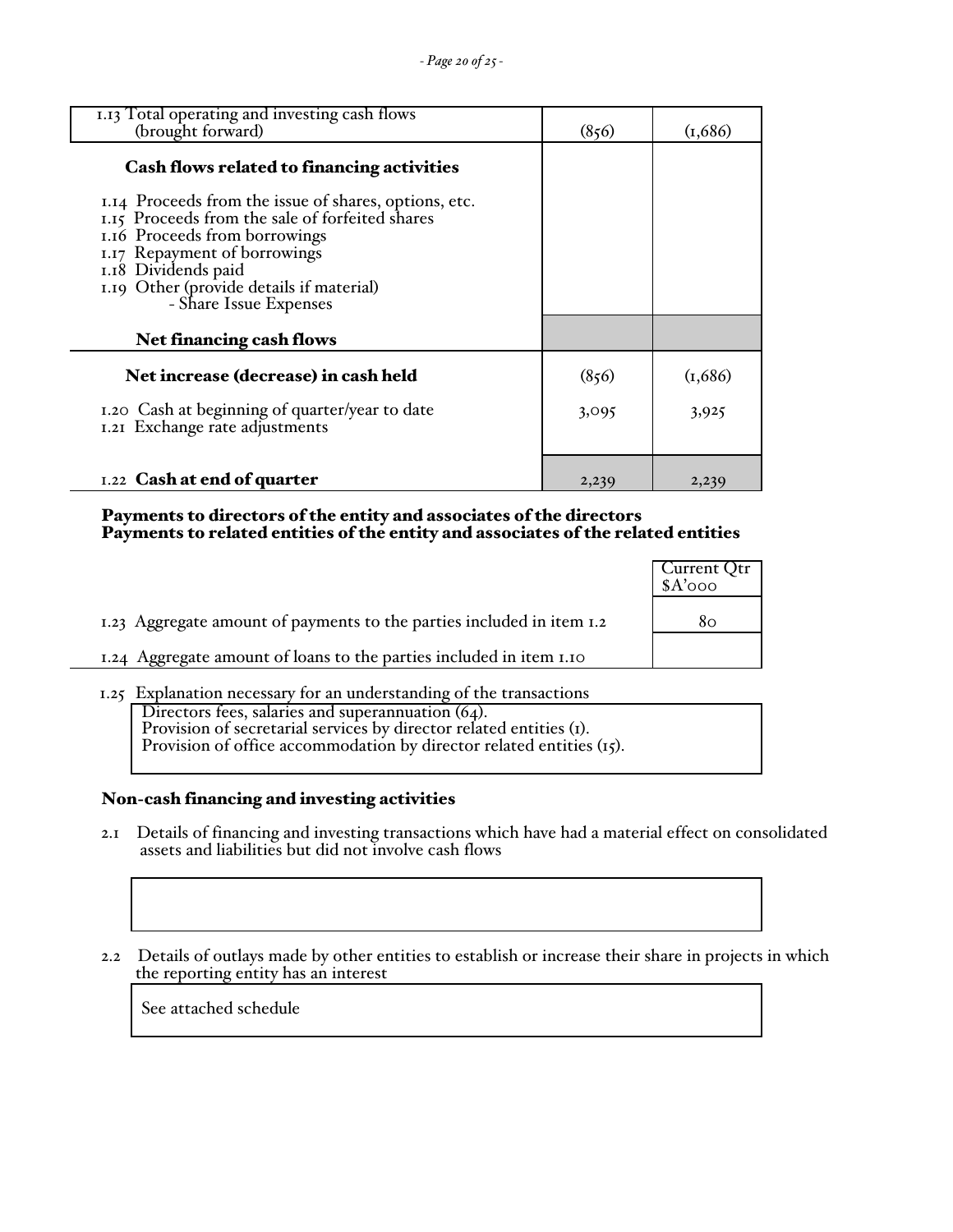$\overline{\phantom{a}}$ 

# Financing facilities available

*Add notes as necessary for an understanding of the position*

|                                 | Amount available<br>$A'$ ooo | Amount used<br>$A'$ ooo |
|---------------------------------|------------------------------|-------------------------|
| Loan facilities<br>3.1          |                              |                         |
| 3.2 Credit standby arrangements |                              |                         |
|                                 |                              |                         |

# Estimated cash outflows for next quarter

|                                | \$A′000 |
|--------------------------------|---------|
| 4.1 Exploration and evaluation | 500     |
| 4.2 Development                |         |
| <b>Total</b>                   | 500     |

# Reconciliation of cash

Ē,

| Reconciliation of cash at the end of the quarter<br>(as shown in the consolidated statement of cash<br>flows) to related items in the accounts as<br>follows. | <b>Current Quarter</b><br>$A'$ ooo | <b>Previous Quarter</b><br>$A'$ ooo |
|---------------------------------------------------------------------------------------------------------------------------------------------------------------|------------------------------------|-------------------------------------|
| 5.1 Cash on hand and at bank                                                                                                                                  | 80                                 | 266                                 |
| 5.2 Deposits at call                                                                                                                                          | 170                                | 587                                 |
| 5.3 Bank Overdraft                                                                                                                                            |                                    |                                     |
| 5.4 Other (provide details)<br><b>Bank Bills</b>                                                                                                              | 1,989                              | 2,242                               |
| <b>Total: cash at end of quarter</b> (Item 1.22)                                                                                                              | 2,239                              | 3,095                               |

### Changes in interests in mining tenements

|                                                                            | Tenement<br>reference | Nature of interest<br>(note (2))                                                                                                                                                                                                                                                            | Interest at<br>Beginning of<br>Quarter | Interest at<br>End of<br>Quarter |
|----------------------------------------------------------------------------|-----------------------|---------------------------------------------------------------------------------------------------------------------------------------------------------------------------------------------------------------------------------------------------------------------------------------------|----------------------------------------|----------------------------------|
| 6.1 Interests in<br>mining tenements<br>relinquished,<br>reduced or lapsed |                       | See attached schedule                                                                                                                                                                                                                                                                       |                                        |                                  |
| 6.2 Interests in<br>mining tenements<br>acquired or<br>increased           |                       | See attached schedule                                                                                                                                                                                                                                                                       |                                        |                                  |
|                                                                            |                       | Issued and quoted securities at end of current quarter<br>$D_{1},\ldots$ to the first decoder of the character of annual metatric concentration of the contribution of the first of the first of the first of the first of the first of the first of the first of the first of the first of |                                        |                                  |

 *Description includes rate of interest and any redemption or conversion rights together with prices and dates.*

.............................................................................................................................................................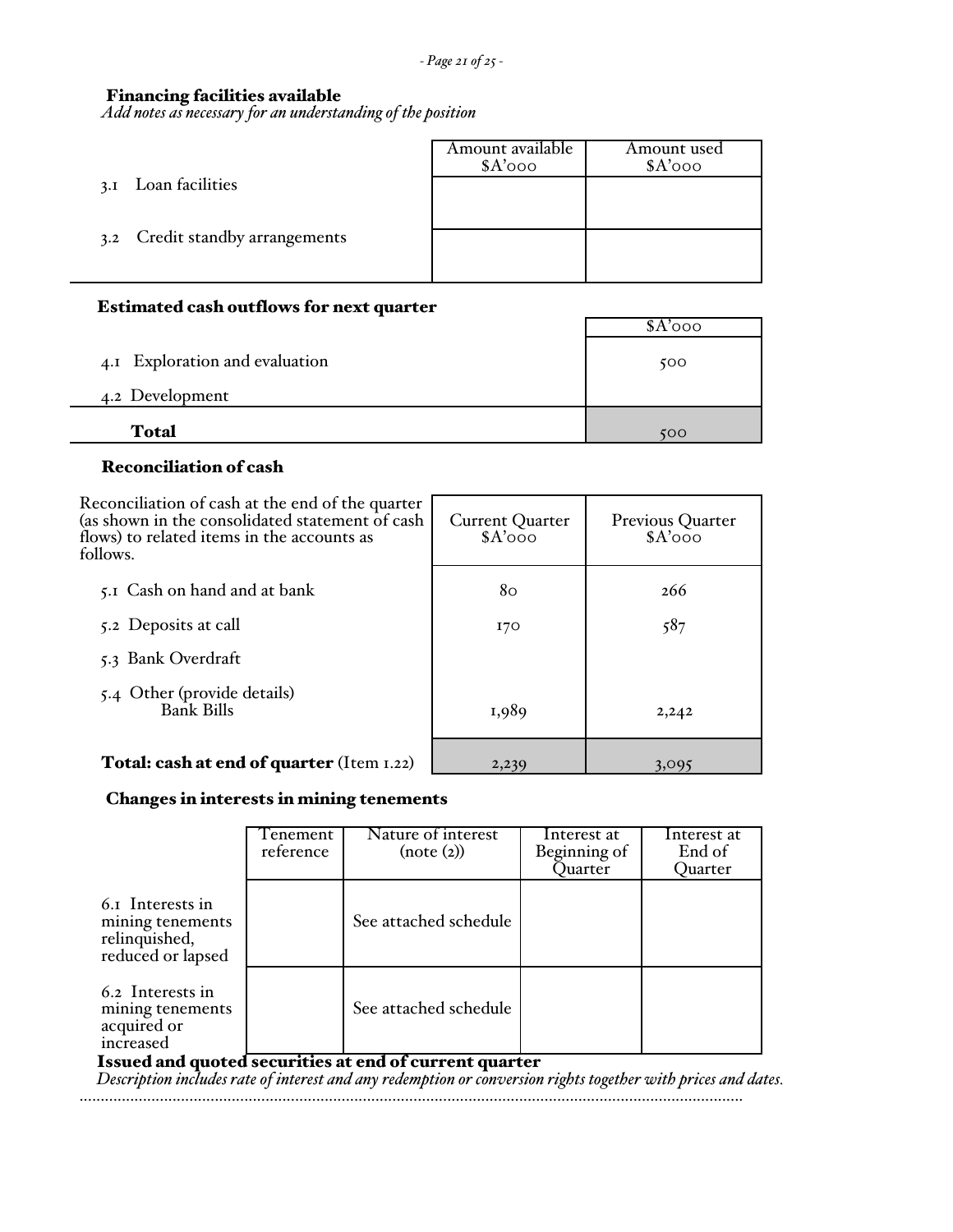|                                                     | Number Issued                                                                                             | Number<br>quoted                                                   | Par value<br>(cents)                                                                                                  | Paid-up<br>value<br>(cents)                                                                                                                                |
|-----------------------------------------------------|-----------------------------------------------------------------------------------------------------------|--------------------------------------------------------------------|-----------------------------------------------------------------------------------------------------------------------|------------------------------------------------------------------------------------------------------------------------------------------------------------|
| 7.I Preference<br>securities<br>(description)       |                                                                                                           |                                                                    |                                                                                                                       |                                                                                                                                                            |
| 7.2 Issued during Quarter                           |                                                                                                           |                                                                    |                                                                                                                       |                                                                                                                                                            |
| 7.3 Ordinary securities                             | 90,858,872                                                                                                | 90,958,872                                                         |                                                                                                                       |                                                                                                                                                            |
| 7.4 Issued during Quarter                           |                                                                                                           |                                                                    |                                                                                                                       |                                                                                                                                                            |
| 7.5 Convertible debt<br>securities<br>(description) |                                                                                                           |                                                                    |                                                                                                                       |                                                                                                                                                            |
| 7.6 Issued during quarter                           |                                                                                                           |                                                                    |                                                                                                                       |                                                                                                                                                            |
| 7.7 Options<br>(description)                        | 100,000<br>150,000<br>350,000<br>50,000<br>200,000<br>200,000<br>200,000<br>200,000<br>200,000<br>100,000 | Nil<br>Nil<br>Nil<br>Nil<br>Nil<br>Nil<br>Nil<br>Nil<br>Nil<br>Nil | Exercise<br>Price<br>\$0.25<br>\$0.25<br>\$0.25<br>\$0.25<br>\$0.25<br>\$0.35<br>\$0.45<br>\$0.55<br>\$0.65<br>\$0.25 | Expiry<br>Date<br>28/08/2001<br>01/09/2001<br>15/12/2001<br>05/03/2002<br>19/12/2002<br>19/12/2002<br>19/12/2002<br>19/12/2002<br>19/12/2002<br>04/02/2004 |
| 7.8 Issued during Quarter                           | 785,000<br>785,000                                                                                        | Nil<br>Nil                                                         | \$0.35<br>\$0.50                                                                                                      | 19/10/2004<br>19/10/2004                                                                                                                                   |
| 7.9 Exercised during<br>Quarter                     |                                                                                                           |                                                                    |                                                                                                                       |                                                                                                                                                            |
| 7.10 Expired during<br><b>Quarter</b>               |                                                                                                           |                                                                    |                                                                                                                       |                                                                                                                                                            |
| 7.II Debentures<br>(totals only)                    |                                                                                                           |                                                                    |                                                                                                                       |                                                                                                                                                            |
| 7.12 Unsecured notes<br>(totals only)               |                                                                                                           |                                                                    |                                                                                                                       |                                                                                                                                                            |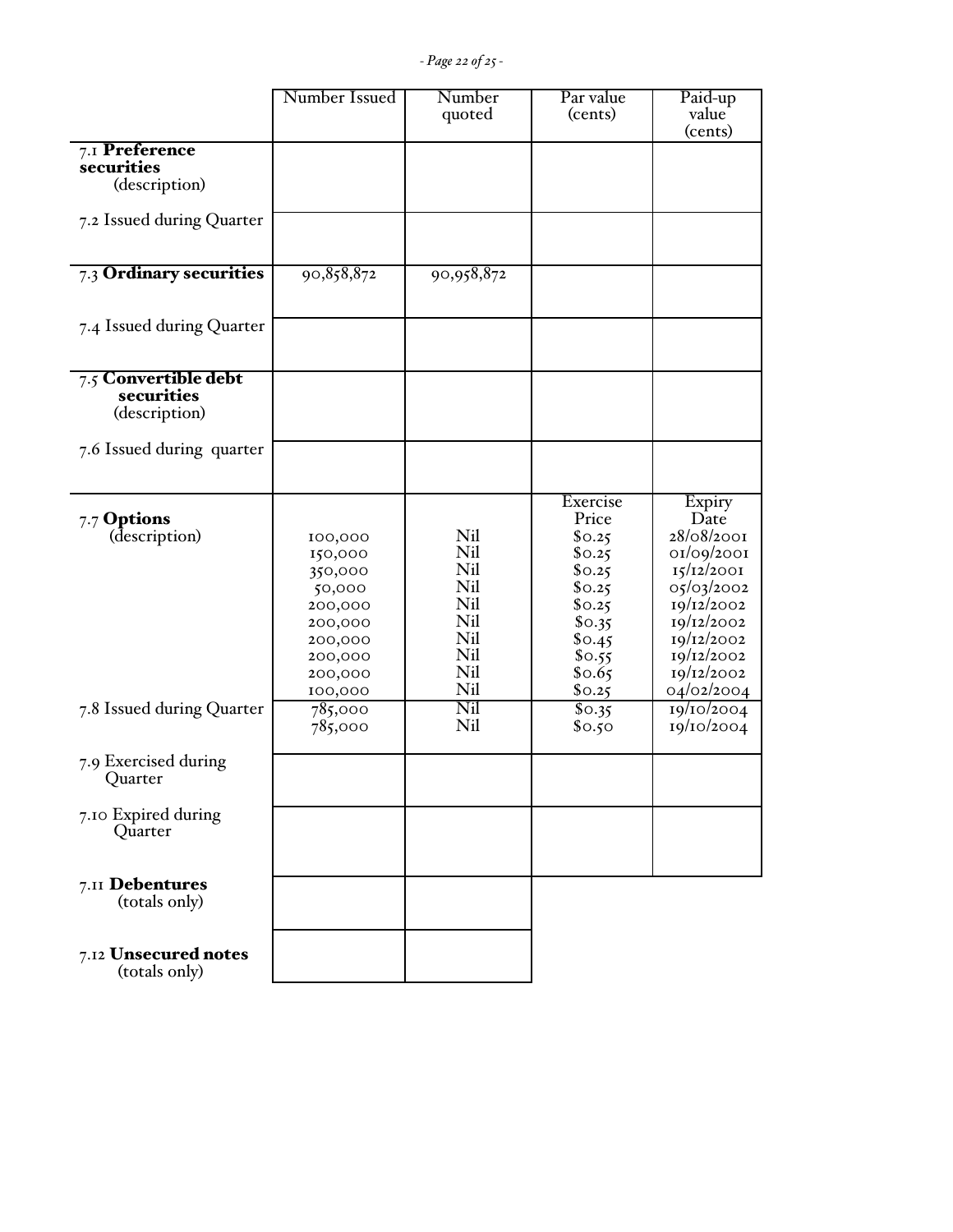#### Compliance 2.2 Details of outlays made by other entities to establish or increase their share in projects in which the reporting entity has an interest.

- 1. Golden State Resources Limited has the right to earn a 60% equity interest in the Menzies East Joint Venture Project tenements through sole funding the initial \$250,000 of exploration.
- 2. Metex Resources NL has the right to earn a  $70\%$  equity interest in the Laverton Joint Venture Project tenements through sole funding the initial  $$500,000$  of exploration.
- 3. Metex Resources NL has earned a  $70\%$  equity interest in the Mount Morgans Joint Venture Project tenements through sole funding the initial  $$200,000$  of exploration.
- 4. Connemara Gold Mines Pty Limited has the right to earn a 70% equity interest in the Snake Hill Joint Venture Project tenements through sole funding the initial \$300,000 of exploration.
- 5. Kundana Gold Pty Limited has the right to earn a 50% equity interest in the Mungari Northwest Joint Venture Project tenements through sole funding the initial  $\frac{1}{3}3,000,000$  of exploration.
- 6. Gutnick Resources NL has the right to earn an 80% equity interest in the Southern Laverton Tectonic Zone Joint Venture Project tenements through sole funding the initial \$1,200,000 of exploration expenditure. Mount Kersey will continue to sole fund exploration until a Decision to Mine is made.
- 7. Croesus Mining NL has the right to earn an 80% equity interest in the Edjudina and Laverton Joint Venture Project tenements through sole funding the initial \$1,000,000 of exploration expenditure. Croesus will continue to sole fund exploration until a Decision to Mine is made.
- 8. Portman Limited has entered into an option to purchase the Bungalbin and Mount Jackson Project tenements for \$25,000 and a minimum \$250,000 exploration expenditure. Heron will retain a FOB royalty on any Iron Ore sold from the tenements, and Heron will retain all other mineral rights.
- 9. WMC Resources Ltd has the right to earn an 80% equity interest in the Karonie South Joint Venture Project tenements through sole funding the initial \$300,000 of exploration expenditure. WMC will continue to sole fund exploration until a Decision to Mine is made.
- 10. Delta Gold NL has acquired a 6 month option for the Scotia Kanowna Joint Venture Project tenements. On exercising their option, Delta will have the right to earn a  $70\%$  interest through sole funding the initial \$1,000,000 of exploration expenditure. Delta will continue to sole fund exploration until a Decision to Mine is made.
- 11. New Hampton Goldfields Limited has the right to earn an 80% interest in the Transline Joint Venture Project tenements through sole funding the initial \$800,000 of exploration expenditure. New Hampton will continue to sole fund exploration until a Decision to Mine is made.
- 12. AngloGold Australasia Limited has the right to earn a 75% interest in the Binduli Joint Venture Project tenements through sole funding the initial \$500,000 of exploration expenditure. AngloGold will continue to sole fund exploration until a Decision to Mine is made.
- 13. WMC Resources Ltd has the right to earn an 80% equity interest in the Victory Joint Venture Project tenements through sole funding the initial \$125,000 of exploration expenditure. WMC will continue to sole fund exploration until a Decision to Mine is made.
- 14. A farm-in partner has the right, subject to the completion of formal documentation, to earn an 80% equity interest in the Widgiemooltha Joint Venture Project tenements through sole funding the initial \$400,000 of exploration expenditure. The partner will continue to sole fund exploration until a Decision to Mine is made.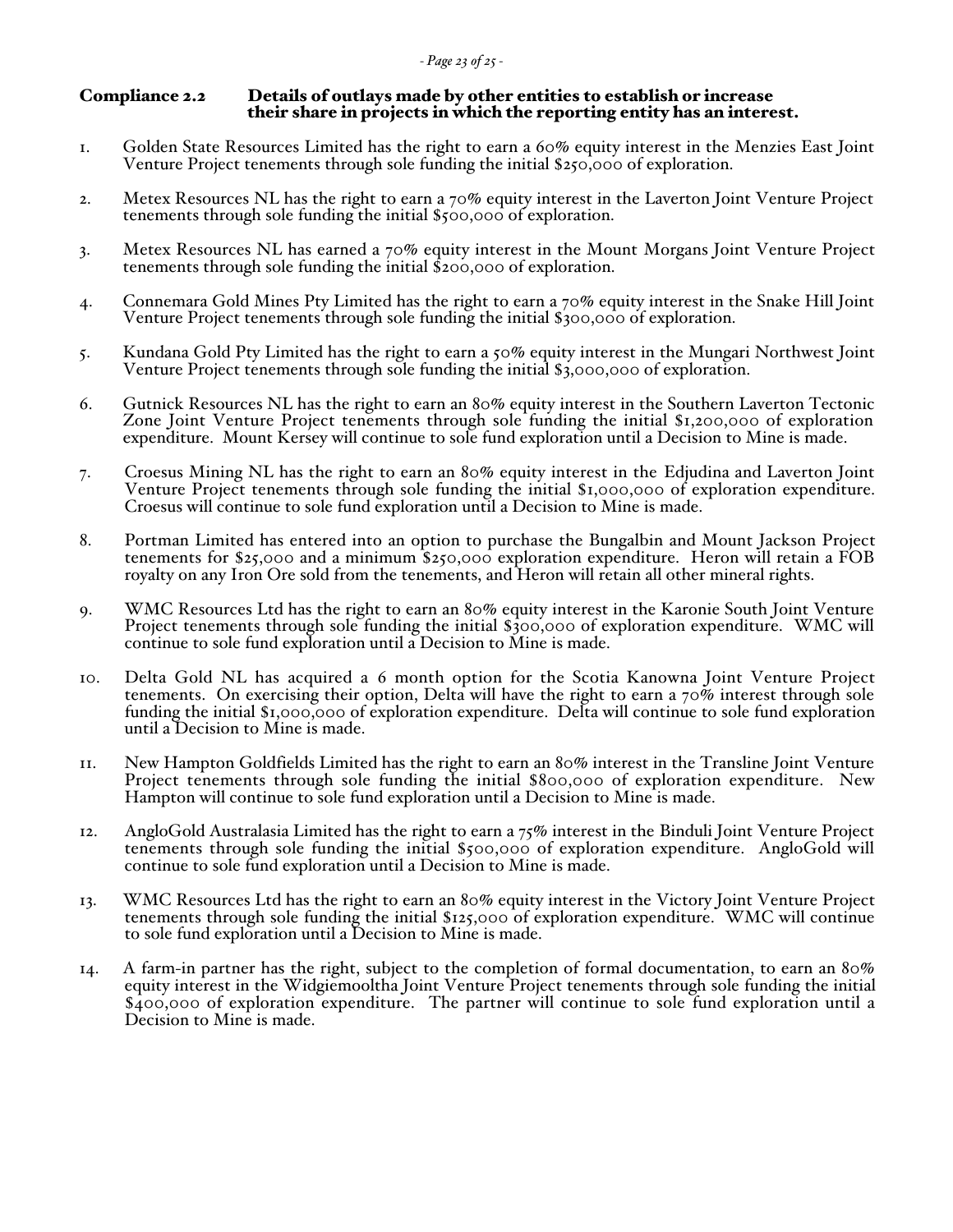| <b>Tenement</b><br><b>Reference</b> | <b>Nature of Interest</b>   | <i>Interest</i><br><b>Beginning</b><br>Quarter | <b>Interest</b><br><b>End of Quarter</b> |
|-------------------------------------|-----------------------------|------------------------------------------------|------------------------------------------|
| E38/1369                            | <b>Registered Applicant</b> | 100                                            | O                                        |
| E38/1376                            | <b>Registered Applicant</b> | 100                                            | O                                        |
| $E_{77}/860$                        | <b>Registered Applicant</b> | 100                                            | $\mathsf O$                              |
| E16/235                             | <b>Registered Applicant</b> | 100                                            | O                                        |
| $E_{39}/641$                        | <b>Registered Applicant</b> | 100                                            | $\mathsf O$                              |
| E39/642                             | <b>Registered Applicant</b> | 100                                            | $\circ$                                  |
| E <sub>39</sub> /6 <sub>43</sub>    | Registered Applicant        | 100                                            | O                                        |
| E39/644                             | <b>Registered Applicant</b> | 100                                            | O                                        |
| E39/680                             | <b>Registered Applicant</b> | 100                                            | $\circ$                                  |
| E39/681                             | <b>Registered Applicant</b> | 100                                            | O                                        |
| E39/682                             | <b>Registered Applicant</b> | 100                                            | O                                        |
| $E_{77}/860$                        | Registered Applicant        | 100                                            | $\circ$                                  |
| E31/190                             | Registered Holder           | 100                                            | $\circ$                                  |
| E24/88                              | <b>Registered Holder</b>    | 100                                            | O                                        |
| P15/3812                            | <b>Registered Holder</b>    | 100                                            | O                                        |
| P15/3813                            | <b>Registered Holder</b>    | 100                                            | $\circ$                                  |
| $P_3I/I537$                         | <b>Registered Holder</b>    | 100                                            | O                                        |
| $P_{31}/_{1538}$                    | <b>Registered Holder</b>    | 100                                            | O                                        |
| P <sub>24</sub> / <sub>3479</sub>   | <b>Registered Holder</b>    | 100                                            | $\circ$                                  |
| P27/1449                            | <b>Registered Holder</b>    | 100                                            | $\circ$                                  |
| $P_{27}/I_{450}$                    | <b>Registered Holder</b>    | 100                                            | $\circ$                                  |
| $P_{27}/I_{45}$                     | <b>Registered Holder</b>    | 100                                            | $\circ$                                  |
| $P_{27}/_{1452}$                    | <b>Registered Holder</b>    | 100                                            | $\circ$                                  |
| $P_{27}/I_{453}$                    | <b>Registered Holder</b>    | 100                                            | O                                        |
| P <sub>24</sub> /3577               | <b>Registered Holder</b>    | 100                                            | $\mathsf O$                              |
| $P_{24}/3578$                       | <b>Registered Holder</b>    | 100                                            | $\circ$                                  |
| $P_{24}/3579$                       | <b>Registered Holder</b>    | 100                                            | O                                        |
| P <sub>24</sub> / <sub>35</sub> 80  | <b>Registered Holder</b>    | 100                                            | O                                        |
| P16/1842                            | <b>Registered Holder</b>    | 100                                            | $\circ$                                  |
| P16/1843                            | <b>Registered Holder</b>    | 100                                            | O                                        |
| P <sub>16</sub> / <sub>1847</sub>   | <b>Registered Holder</b>    | 100                                            | O                                        |
| P <sub>16</sub> / <sub>1848</sub>   | <b>Registered Holder</b>    | 100                                            | $\circ$                                  |
|                                     |                             |                                                |                                          |

# 6.1 Interests in Mining Tenements relinquished, reduced or lapsed

# 6.2 Interests in Mining Tenements acquired or increased

| <b>Tenement</b><br>Reference     | <b>Nature of Interest</b>   | <i>Interest</i><br><b>Beginning</b><br>Quarter | <i><b>Interest</b></i><br><b>End of Quarter</b> |
|----------------------------------|-----------------------------|------------------------------------------------|-------------------------------------------------|
| $E_{36/458}$                     | <b>Registered Applicant</b> | O                                              | 100                                             |
| $E_{36/459}$                     | <b>Registered Applicant</b> | O                                              | 100                                             |
| E63/753                          | <b>Registered Applicant</b> | O                                              | 100                                             |
| E <sub>2</sub> 8/1166            | <b>Registered Applicant</b> | O                                              | 100                                             |
| E28/1165                         | Registered Applicant        | O                                              | 100                                             |
| E69/1717                         | Registered Applicant        | O                                              | 100                                             |
| $E_28/\text{II}62$               | Registered Applicant        | O                                              | 100                                             |
| $E_28/1163$                      | Registered Applicant        | O                                              | 100                                             |
| E28/1164                         | <b>Registered Applicant</b> | $\circ$                                        | 100                                             |
| E29/290                          | <b>Registered Holder</b>    | O                                              | 100                                             |
| M27/402                          | <b>Registered Applicant</b> | O                                              | 100                                             |
| M29/283                          | Registered Applicant        | O                                              | 100                                             |
| M27/395                          | Registered Applicant        | $\circ$                                        | 100                                             |
| M28/259                          | Registered Applicant        | $\circ$                                        | 100                                             |
| M <sub>2</sub> 8/ <sub>260</sub> | <b>Registered Applicant</b> | O                                              | 100                                             |